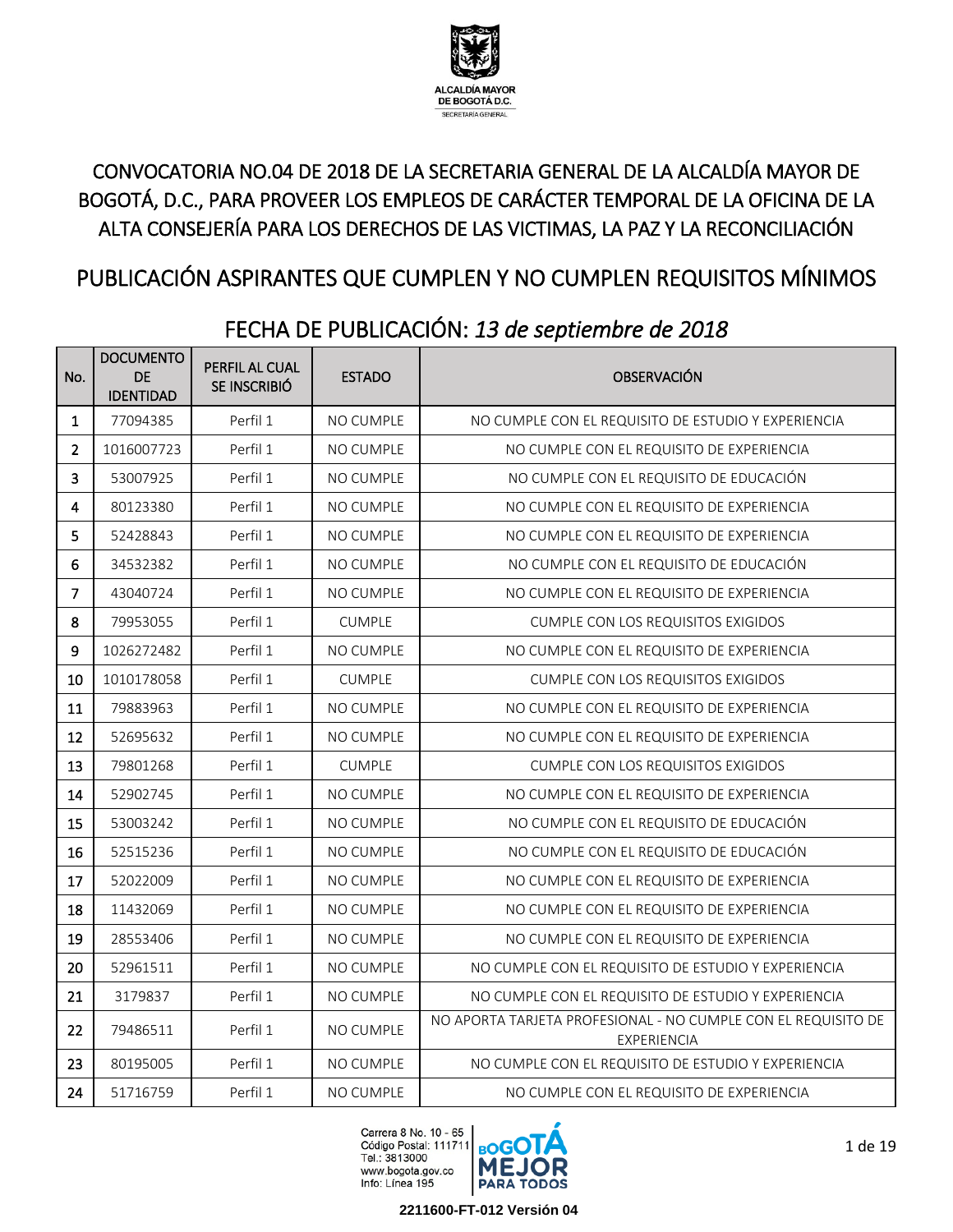

| No. | <b>DOCUMENTO</b><br><b>DE</b><br><b>IDENTIDAD</b> | PERFIL AL CUAL<br>SE INSCRIBIÓ | <b>ESTADO</b>    | <b>OBSERVACIÓN</b>                                  |
|-----|---------------------------------------------------|--------------------------------|------------------|-----------------------------------------------------|
| 25  | 1016037117                                        | Perfil 1                       | NO CUMPLE        | NO CUMPLE CON EL REQUISITO DE EXPERIENCIA           |
| 26  | 53041572                                          | Perfil 1                       | NO CUMPLE        | NO CUMPLE CON EL REQUISITO DE EXPERIENCIA           |
| 27  | 52541835                                          | Perfil 1                       | <b>NO CUMPLE</b> | NO CUMPLE CON EL REQUISITO DE EXPERIENCIA           |
| 28  | 79942526                                          | Perfil 1                       | <b>CUMPLE</b>    | <b>CUMPLE CON LOS REQUISITOS EXIGIDOS</b>           |
| 29  | 52847517                                          | Perfil 1                       | NO CUMPLE        | NO CUMPLE CON EL REQUISITO DE EDUCACIÓN             |
| 30  | 32876252                                          | Perfil 1                       | NO CUMPLE        | NO CUMPLE CON EL REQUISITO DE EXPERIENCIA           |
| 31  | 52179077                                          | Perfil 1                       | <b>NO CUMPLE</b> | NO CUMPLE CON EL REQUISITO DE EXPERIENCIA           |
| 32  | 53105912                                          | Perfil 1                       | NO CUMPLE        | NO CUMPLE CON EL REQUISITO DE EXPERIENCIA           |
| 33  | 1015412387                                        | Perfil 1                       | NO CUMPLE        | NO CUMPLE CON EL REQUISITO DE EXPERIENCIA           |
| 34  | 39820144                                          | Perfil 1                       | NO CUMPLE        | NO CUMPLE CON EL REQUISITO DE EXPERIENCIA           |
| 35  | 1016035261                                        | Perfil 1                       | NO CUMPLE        | NO CUMPLE CON EL REQUISITO DE EXPERIENCIA           |
| 36  | 53152798                                          | Perfil 1                       | <b>NO CUMPLE</b> | NO CUMPLE CON EL REQUISITO DE ESTUDIO Y EXPERIENCIA |
| 37  | 71361837                                          | Perfil 1                       | NO CUMPLE        | NO CUMPLE CON EL REQUISITO DE EXPERIENCIA           |
| 38  | 80069158                                          | Perfil 1                       | NO CUMPLE        | NO CUMPLE CON EL REQUISITO DE EXPERIENCIA           |
| 39  | 1110485857                                        | Perfil 1                       | NO CUMPLE        | NO CUMPLE CON EL REQUISITO DE EXPERIENCIA           |
| 40  | 52098604                                          | Perfil 1                       | NO CUMPLE        | NO CUMPLE CON EL REQUISITO DE EDUCACIÓN             |
| 41  | 1015413206                                        | Perfil 2                       | <b>CUMPLE</b>    | <b>CUMPLE CON LOS REQUISITOS EXIGIDOS</b>           |
| 42  | 45514923                                          | Perfil 2                       | NO CUMPLE        | NO CUMPLE CON EL REQUISITO DE ESTUDIO Y EXPERIENCIA |
| 43  | 80219920                                          | Perfil 2                       | NO CUMPLE        | NO CUMPLE CON EL REQUISITO DE EXPERIENCIA           |
| 44  | 40325551                                          | Perfil 2                       | NO CUMPLE        | NO CUMPLE CON EL REQUISITO DE EDUCACIÓN             |
| 45  | 1019039612                                        | Perfil 2                       | <b>NO CUMPLE</b> | NO CUMPLE CON EL REQUISITO DE ESTUDIO Y EXPERIENCIA |
| 46  | 80845831                                          | Perfil 2                       | NO CUMPLE        | NO CUMPLE CON EL REQUISITO DE EDUCACIÓN             |
| 47  | 39655020                                          | Perfil 2                       | <b>CUMPLE</b>    | CUMPLE CON LOS REQUISITOS EXIGIDOS                  |
| 48  | 3181795                                           | Perfil 2                       | NO CUMPLE        | NO CUMPLE CON EL REQUISITO DE EDUCACIÓN             |
| 49  | 52487456                                          | Perfil 2                       | <b>CUMPLE</b>    | <b>CUMPLE CON LOS REQUISITOS EXIGIDOS</b>           |
| 50  | 1014194033                                        | Perfil 2                       | <b>CUMPLE</b>    | <b>CUMPLE CON LOS REQUISITOS EXIGIDOS</b>           |
| 51  | 53097642                                          | Perfil 2                       | <b>CUMPLE</b>    | CUMPLE CON LOS REQUISITOS EXIGIDOS                  |
| 52  | 1014207784                                        | Perfil 2                       | <b>CUMPLE</b>    | <b>CUMPLE CON LOS REQUISITOS EXIGIDOS</b>           |
| 53  | 79621653                                          | Perfil 2                       | NO CUMPLE        | NO CUMPLE CON EL REQUISITO DE ESTUDIO Y EXPERIENCIA |
| 54  | 39725829                                          | Perfil 2                       | <b>CUMPLE</b>    | <b>CUMPLE CON LOS REQUISITOS EXIGIDOS</b>           |
| 55  | 52354007                                          | Perfil 2                       | <b>CUMPLE</b>    | <b>CUMPLE CON LOS REQUISITOS EXIGIDOS</b>           |
| 56  | 53164918                                          | Perfil 2                       | NO CUMPLE        | NO APORTA TARJETA PROFESIONAL                       |

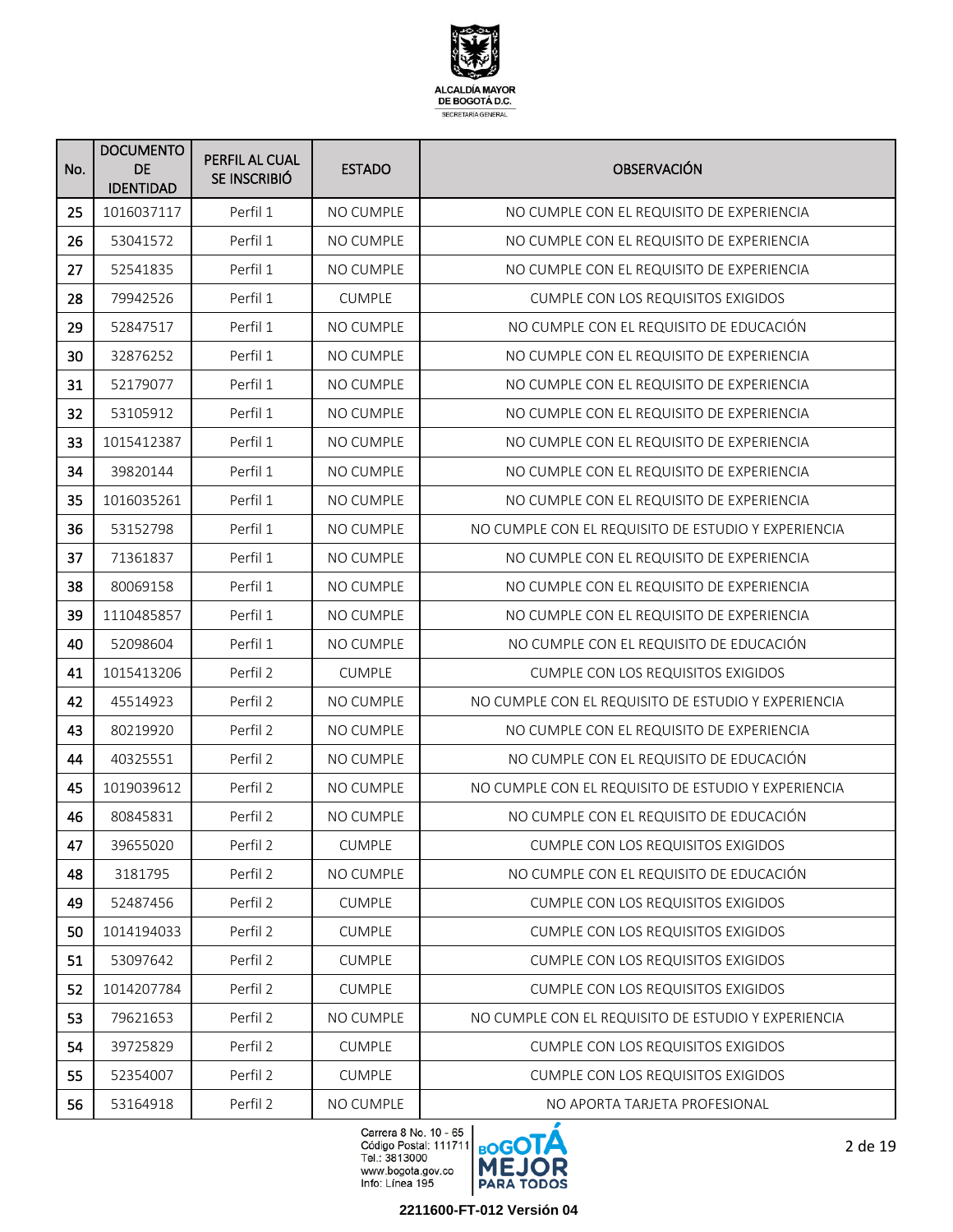

| No. | <b>DOCUMENTO</b><br><b>DE</b><br><b>IDENTIDAD</b> | PERFIL AL CUAL<br>SE INSCRIBIÓ | <b>ESTADO</b>    | <b>OBSERVACIÓN</b>                                  |
|-----|---------------------------------------------------|--------------------------------|------------------|-----------------------------------------------------|
| 57  | 1078367157                                        | Perfil 2                       | <b>NO CUMPLE</b> | NO CUMPLE CON EL REQUISITO DE ESTUDIO Y EXPERIENCIA |
| 58  | 53072119                                          | Perfil 2                       | NO CUMPLE        | NO CUMPLE CON EL REQUISITO DE EDUCACIÓN             |
| 59  | 1024476764                                        | Perfil 2                       | <b>CUMPLE</b>    | <b>CUMPLE CON LOS REQUISITOS EXIGIDOS</b>           |
| 60  | 52991801                                          | Perfil 2                       | <b>CUMPLE</b>    | <b>CUMPLE CON LOS REQUISITOS EXIGIDOS</b>           |
| 61  | 52793937                                          | Perfil 2                       | <b>NO CUMPLE</b> | NO CUMPLE CON EL REQUISITO DE EXPERIENCIA           |
| 62  | 1018407759                                        | Perfil 2                       | <b>NO CUMPLE</b> | NO CUMPLE CON EL REQUISITO DE EDUCACIÓN             |
| 63  | 1016020501                                        | Perfil 2                       | <b>CUMPLE</b>    | <b>CUMPLE CON LOS REQUISITOS EXIGIDOS</b>           |
| 64  | 52543934                                          | Perfil 2                       | <b>CUMPLE</b>    | <b>CUMPLE CON LOS REQUISITOS EXIGIDOS</b>           |
| 65  | 40049975                                          | Perfil 2                       | <b>NO CUMPLE</b> | NO CUMPLE CON EL REQUISITO DE EXPERIENCIA           |
| 66  | 1033680028                                        | Perfil 2                       | <b>CUMPLE</b>    | <b>CUMPLE CON LOS REQUISITOS EXIGIDOS</b>           |
| 67  | 1014181616                                        | Perfil 2                       | <b>NO CUMPLE</b> | NO CUMPLE CON EL REQUISITO DE EDUCACIÓN             |
| 68  | 1032388150                                        | Perfil 2                       | <b>NO CUMPLE</b> | NO CUMPLE CON EL REQUISITO DE EXPERIENCIA           |
| 69  | 52589772                                          | Perfil 2                       | NO CUMPLE        | NO CUMPLE CON EL REQUISITO DE EDUCACIÓN             |
| 70  | 1085896411                                        | Perfil 2                       | NO CUMPLE        | NO CUMPLE CON EL REQUISITO DE EXPERIENCIA           |
| 71  | 1125998484                                        | Perfil 2                       | <b>CUMPLE</b>    | <b>CUMPLE CON LOS REQUISITOS EXIGIDOS</b>           |
| 72  | 53115469                                          | Perfil 2                       | NO CUMPLE        | NO CUMPLE CON EL REQUISITO DE ESTUDIO Y EXPERIENCIA |
| 73  | 1118826989                                        | Perfil 2                       | NO CUMPLE        | NO CUMPLE CON EL REQUISITO DE ESTUDIO Y EXPERIENCIA |
| 74  | 1032430326                                        | Perfil 2                       | <b>NO CUMPLE</b> | NO CUMPLE CON EL REQUISITO DE EDUCACIÓN             |
| 75  | 1085252389                                        | Perfil 2                       | <b>NO CUMPLE</b> | NO CUMPLE CON EL REQUISITO DE EDUCACIÓN             |
| 76  | 46376493                                          | Perfil 2                       | NO CUMPLE        | NO CUMPLE CON EL REQUISITO DE EXPERIENCIA           |
| 77  | 1010181829                                        | Perfil 2                       | <b>CUMPLE</b>    | <b>CUMPLE CON LOS REQUISITOS EXIGIDOS</b>           |
| 78  | 1013588106                                        | Perfil 2                       | <b>CUMPLE</b>    | <b>CUMPLE CON LOS REQUISITOS EXIGIDOS</b>           |
| 79  | 19498977                                          | Perfil 2                       | NO CUMPLE        | NO CUMPLE CON EL REQUISITO DE ESTUDIO Y EXPERIENCIA |
| 80  | 1010199617                                        | Perfil 2                       | NO CUMPLE        | NO CUMPLE CON EL REQUISITO DE EDUCACIÓN             |
| 81  | 1020743766                                        | Perfil 3                       | NO CUMPLE        | NO CUMPLE CON EL REQUISITO DE EXPERIENCIA           |
| 82  | 1026555560                                        | Perfil 3                       | NO CUMPLE        | NO CUMPLE CON EL REQUISITO DE EXPERIENCIA           |
| 83  | 52885273                                          | Perfil 3                       | NO CUMPLE        | NO CUMPLE CON EL REQUISITO DE EXPERIENCIA           |
| 84  | 39699364                                          | Perfil 3                       | <b>CUMPLE</b>    | <b>CUMPLE CON LOS REQUISITOS EXIGIDOS</b>           |
| 85  | 80818466                                          | Perfil 3                       | <b>CUMPLE</b>    | <b>CUMPLE CON LOS REQUISITOS EXIGIDOS</b>           |
| 86  | 80821412                                          | Perfil 3                       | NO CUMPLE        | NO CUMPLE CON EL REQUISITO DE ESTUDIO Y EXPERIENCIA |
| 87  | 5824301                                           | Perfil 3                       | <b>CUMPLE</b>    | <b>CUMPLE CON LOS REQUISITOS EXIGIDOS</b>           |
| 88  | 36756800                                          | Perfil 3                       | NO CUMPLE        | NO CUMPLE CON EL REQUISITO DE EXPERIENCIA           |

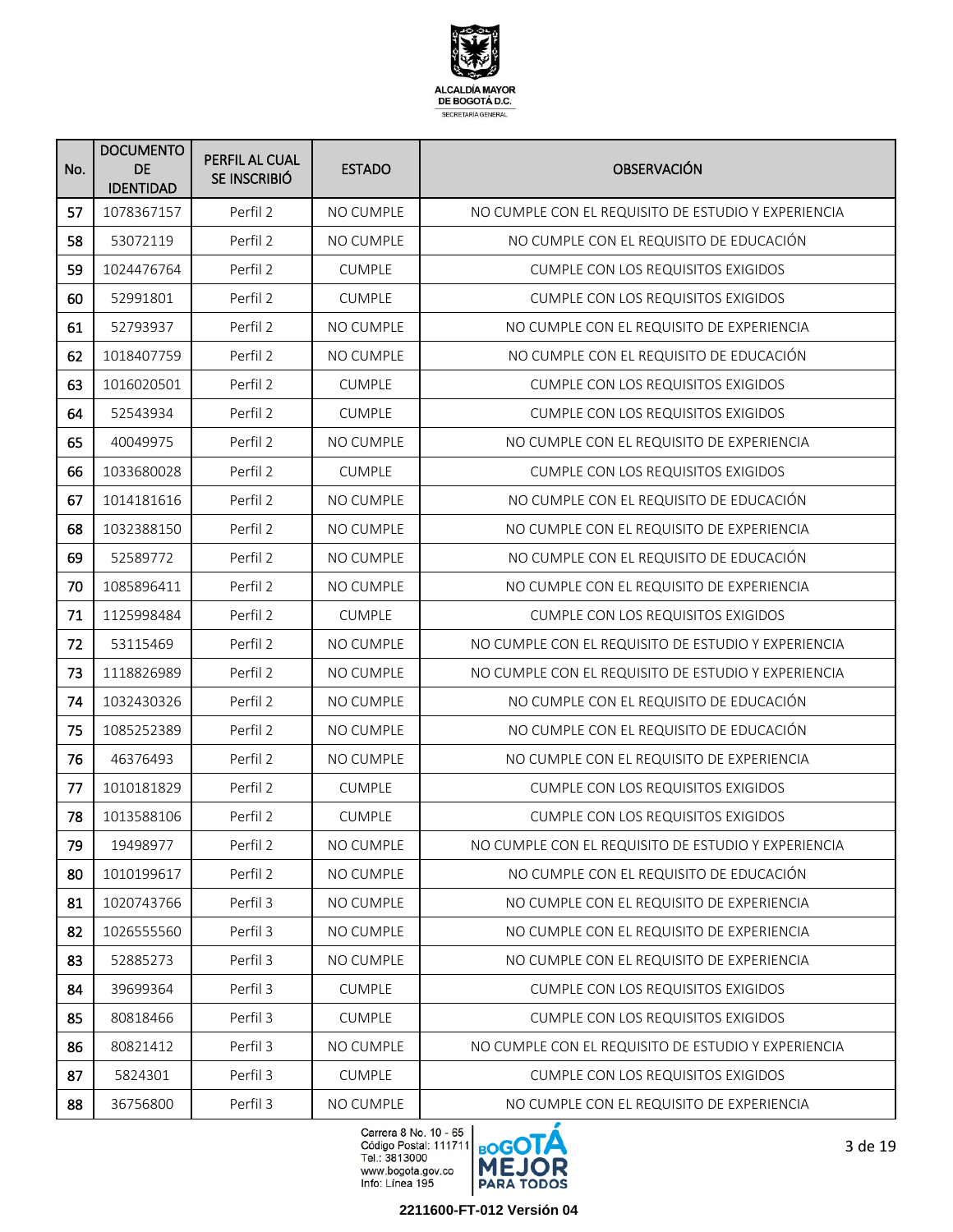

| No. | <b>DOCUMENTO</b><br><b>DE</b><br><b>IDENTIDAD</b> | PERFIL AL CUAL<br>SE INSCRIBIÓ | <b>ESTADO</b>    | <b>OBSERVACIÓN</b>                                  |
|-----|---------------------------------------------------|--------------------------------|------------------|-----------------------------------------------------|
| 89  | 52759795                                          | Perfil 3                       | <b>CUMPLE</b>    | <b>CUMPLE CON LOS REQUISITOS EXIGIDOS</b>           |
| 90  | 1065582620                                        | Perfil 3                       | <b>CUMPLE</b>    | <b>CUMPLE CON LOS REQUISITOS EXIGIDOS</b>           |
| 91  | 79707773                                          | Perfil 3                       | <b>CUMPLE</b>    | <b>CUMPLE CON LOS REQUISITOS EXIGIDOS</b>           |
| 92  | 1013615556                                        | Perfil 3                       | NO CUMPLE        | NO CUMPLE CON EL REQUISITO DE EXPERIENCIA           |
| 93  | 40044796                                          | Perfil 3                       | <b>CUMPLE</b>    | <b>CUMPLE CON LOS REQUISITOS EXIGIDOS</b>           |
| 94  | 1075659882                                        | Perfil 3                       | NO CUMPLE        | NO CUMPLE CON EL REQUISITO DE EXPERIENCIA           |
| 95  | 65762511                                          | Perfil 3                       | <b>CUMPLE</b>    | <b>CUMPLE CON LOS REQUISITOS EXIGIDOS</b>           |
| 96  | 1010165904                                        | Perfil 3                       | <b>NO CUMPLE</b> | NO CUMPLE CON EL REQUISITO DE EXPERIENCIA           |
| 97  | 79578784                                          | Perfil 3                       | <b>NO CUMPLE</b> | NO CUMPLE CON EL REQUISITO DE EXPERIENCIA           |
| 98  | 1032403884                                        | Perfil 3                       | <b>CUMPLE</b>    | <b>CUMPLE CON LOS REQUISITOS EXIGIDOS</b>           |
| 99  | 79910449                                          | Perfil 3                       | <b>NO CUMPLE</b> | NO CUMPLE CON EL REQUISITO DE EXPERIENCIA           |
| 100 | 1130615090                                        | Perfil 3                       | NO CUMPLE        | NO CUMPLE CON EL REQUISITO DE EXPERIENCIA           |
| 101 | 1022326111                                        | Perfil 3                       | <b>NO CUMPLE</b> | NO CUMPLE CON EL REQUISITO DE ESTUDIO Y EXPERIENCIA |
| 102 | 9736805                                           | Perfil 3                       | <b>CUMPLE</b>    | <b>CUMPLE CON LOS REQUISITOS EXIGIDOS</b>           |
| 103 | 52056552                                          | Perfil 3                       | NO CUMPLE        | NO CUMPLE CON EL REQUISITO DE EXPERIENCIA           |
| 104 | 79695677                                          | Perfil 3                       | <b>CUMPLE</b>    | <b>CUMPLE CON LOS REQUISITOS EXIGIDOS</b>           |
| 105 | 1032397169                                        | Perfil 3                       | <b>CUMPLE</b>    | <b>CUMPLE CON LOS REQUISITOS EXIGIDOS</b>           |
| 106 | 51601210                                          | Perfil 4                       | <b>CUMPLE</b>    | <b>CUMPLE CON LOS REQUISITOS EXIGIDOS</b>           |
| 107 | 1014218407                                        | Perfil 4                       | NO CUMPLE        | NO CUMPLE CON EL REQUISITO DE EXPERIENCIA           |
| 108 | 52324406                                          | Perfil 4                       | <b>NO CUMPLE</b> | NO CUMPLE CON EL REQUISITO DE EDUCACIÓN             |
| 109 | 80124459                                          | Perfil 4                       | NO CUMPLE        | NO CUMPLE CON EL REQUISITO DE EDUCACIÓN             |
| 110 | 1073234569                                        | Perfil 4                       | <b>CUMPLE</b>    | <b>CUMPLE CON LOS REQUISITOS EXIGIDOS</b>           |
| 111 | 51637815                                          | Perfil 4                       | <b>CUMPLE</b>    | <b>CUMPLE CON LOS REQUISITOS EXIGIDOS</b>           |
| 112 | 79848138                                          | Perfil 4                       | CUMPLE           | CUMPLE CON LOS REQUISITOS EXIGIDOS                  |
| 113 | 88270480                                          | Perfil 4                       | NO CUMPLE        | NO CUMPLE CON EL REQUISITO DE EDUCACIÓN             |
| 114 | 51974806                                          | Perfil 4                       | <b>CUMPLE</b>    | CUMPLE CON LOS REQUISITOS EXIGIDOS                  |
| 115 | 52782490                                          | Perfil 4                       | CUMPLE           | <b>CUMPLE CON LOS REQUISITOS EXIGIDOS</b>           |
| 116 | 79791187                                          | Perfil 4                       | <b>CUMPLE</b>    | <b>CUMPLE CON LOS REQUISITOS EXIGIDOS</b>           |
| 117 | 39796554                                          | Perfil 4                       | <b>CUMPLE</b>    | CUMPLE CON LOS REQUISITOS EXIGIDOS                  |
| 118 | 7697220                                           | Perfil 4                       | NO CUMPLE        | NO CUMPLE CON EL REQUISITO DE EXPERIENCIA           |
| 119 | 1032395399                                        | Perfil 4                       | NO CUMPLE        | NO CUMPLE CON EL REQUISITO DE ESTUDIO Y EXPERIENCIA |
| 120 | 1023903227                                        | Perfil 4                       | NO CUMPLE        | NO CUMPLE CON EL REQUISITO DE EXPERIENCIA           |

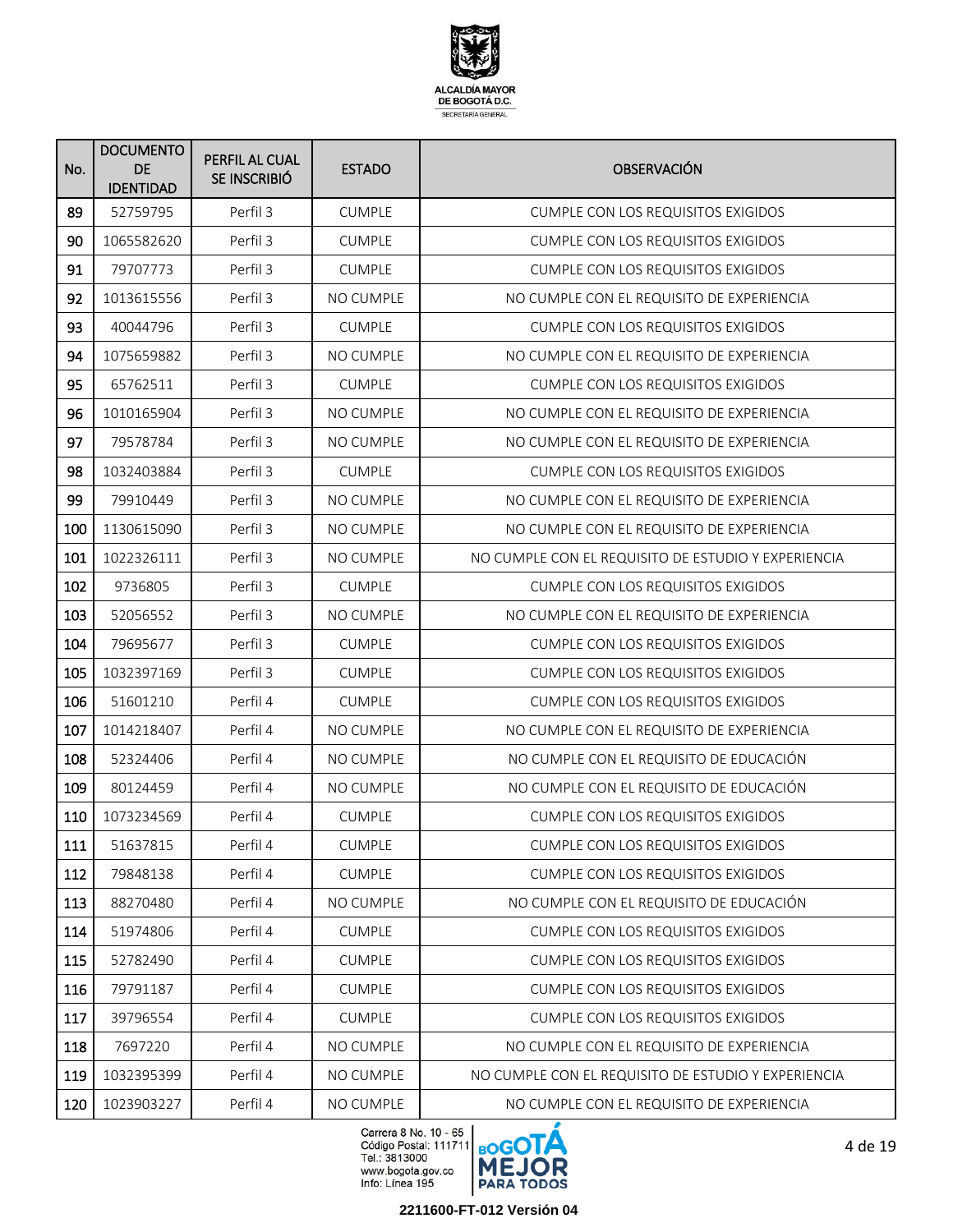

| 121<br>Perfil 4<br><b>CUMPLE</b><br>79717414<br><b>CUMPLE CON LOS REQUISITOS EXIGIDOS</b><br>122<br>1018418959<br>Perfil 4<br><b>CUMPLE</b><br><b>CUMPLE CON LOS REQUISITOS EXIGIDOS</b><br>123<br>Perfil 4<br>40025685<br><b>CUMPLE</b><br><b>CUMPLE CON LOS REQUISITOS EXIGIDOS</b><br>124<br>Perfil 4<br><b>NO CUMPLE</b><br>NO CUMPLE CON EL REQUISITO DE EXPERIENCIA<br>1018438875<br>125<br>Perfil 4<br>53154522<br><b>CUMPLE</b><br><b>CUMPLE CON LOS REQUISITOS EXIGIDOS</b><br>Perfil 4<br><b>NO CUMPLE</b><br>NO CUMPLE CON EL REQUISITO DE EDUCACIÓN<br>126<br>1031156035<br>127<br>80772781<br>Perfil 4<br><b>NO CUMPLE</b><br>NO CUMPLE CON EL REQUISITO DE EDUCACIÓN<br>NO APORTA TARJETA PROFESIONAL - NO CUMPLE CON EL REQUISITO DE<br>128<br>1026291448<br>Perfil 4<br><b>NO CUMPLE</b><br>EXPERIENCIA<br>Perfil 4<br>129<br>1023891773<br><b>NO CUMPLE</b><br>NO APORTA TARJETA PROFESIONAL<br>130<br>52442769<br>Perfil 4<br><b>NO CUMPLE</b><br>NO CUMPLE CON EL REQUISITO DE ESTUDIO Y EXPERIENCIA<br>Perfil 4<br>131<br>1026258720<br>NO CUMPLE<br>NO CUMPLE CON EL REQUISITO DE ESTUDIO Y EXPERIENCIA<br>132<br>1033692380<br>Perfil 4<br><b>NO CUMPLE</b><br>NO CUMPLE CON EL REQUISITO DE EXPERIENCIA<br>133<br>Perfil 4<br>1032414013<br><b>NO CUMPLE</b><br>NO CUMPLE CON EL REQUISITO DE ESTUDIO Y EXPERIENCIA<br>134<br>67024304<br>Perfil 4<br><b>CUMPLE</b><br><b>CUMPLE CON LOS REQUISITOS EXIGIDOS</b><br>Perfil 4<br>135<br>1030524583<br><b>CUMPLE</b><br><b>CUMPLE CON LOS REQUISITOS EXIGIDOS</b><br>136<br>Perfil 4<br>79426818<br>NO CUMPLE<br>NO CUMPLE CON EL REQUISITO DE EDUCACIÓN<br>137<br>1014239988<br>Perfil 4<br>NO CUMPLE<br>NO CUMPLE CON EL REQUISITO DE EXPERIENCIA<br>138<br>79545892<br>Perfil 4<br><b>NO CUMPLE</b><br>NO CUMPLE CON EL REQUISITO DE ESTUDIO Y EXPERIENCIA<br>Perfil 4<br>139<br>65749239<br><b>NO CUMPLE</b><br>NO CUMPLE CON EL REQUISITO DE EXPERIENCIA<br>Perfil 4<br>140<br>80051189<br><b>CUMPLE</b><br><b>CUMPLE CON LOS REQUISITOS EXIGIDOS</b><br>141<br>52852132<br>Perfil 4<br><b>CUMPLE</b><br><b>CUMPLE CON LOS REQUISITOS EXIGIDOS</b><br>142<br>79858182<br>Perfil 4<br><b>CUMPLE</b><br><b>CUMPLE CON LOS REQUISITOS EXIGIDOS</b> |  |
|---------------------------------------------------------------------------------------------------------------------------------------------------------------------------------------------------------------------------------------------------------------------------------------------------------------------------------------------------------------------------------------------------------------------------------------------------------------------------------------------------------------------------------------------------------------------------------------------------------------------------------------------------------------------------------------------------------------------------------------------------------------------------------------------------------------------------------------------------------------------------------------------------------------------------------------------------------------------------------------------------------------------------------------------------------------------------------------------------------------------------------------------------------------------------------------------------------------------------------------------------------------------------------------------------------------------------------------------------------------------------------------------------------------------------------------------------------------------------------------------------------------------------------------------------------------------------------------------------------------------------------------------------------------------------------------------------------------------------------------------------------------------------------------------------------------------------------------------------------------------------------------------------------------------------------------------------------------------------------------------------------------------------------------------------------------------------------------------------------------------------------------------------------------------------------------------------------------------------|--|
|                                                                                                                                                                                                                                                                                                                                                                                                                                                                                                                                                                                                                                                                                                                                                                                                                                                                                                                                                                                                                                                                                                                                                                                                                                                                                                                                                                                                                                                                                                                                                                                                                                                                                                                                                                                                                                                                                                                                                                                                                                                                                                                                                                                                                           |  |
|                                                                                                                                                                                                                                                                                                                                                                                                                                                                                                                                                                                                                                                                                                                                                                                                                                                                                                                                                                                                                                                                                                                                                                                                                                                                                                                                                                                                                                                                                                                                                                                                                                                                                                                                                                                                                                                                                                                                                                                                                                                                                                                                                                                                                           |  |
|                                                                                                                                                                                                                                                                                                                                                                                                                                                                                                                                                                                                                                                                                                                                                                                                                                                                                                                                                                                                                                                                                                                                                                                                                                                                                                                                                                                                                                                                                                                                                                                                                                                                                                                                                                                                                                                                                                                                                                                                                                                                                                                                                                                                                           |  |
|                                                                                                                                                                                                                                                                                                                                                                                                                                                                                                                                                                                                                                                                                                                                                                                                                                                                                                                                                                                                                                                                                                                                                                                                                                                                                                                                                                                                                                                                                                                                                                                                                                                                                                                                                                                                                                                                                                                                                                                                                                                                                                                                                                                                                           |  |
|                                                                                                                                                                                                                                                                                                                                                                                                                                                                                                                                                                                                                                                                                                                                                                                                                                                                                                                                                                                                                                                                                                                                                                                                                                                                                                                                                                                                                                                                                                                                                                                                                                                                                                                                                                                                                                                                                                                                                                                                                                                                                                                                                                                                                           |  |
|                                                                                                                                                                                                                                                                                                                                                                                                                                                                                                                                                                                                                                                                                                                                                                                                                                                                                                                                                                                                                                                                                                                                                                                                                                                                                                                                                                                                                                                                                                                                                                                                                                                                                                                                                                                                                                                                                                                                                                                                                                                                                                                                                                                                                           |  |
|                                                                                                                                                                                                                                                                                                                                                                                                                                                                                                                                                                                                                                                                                                                                                                                                                                                                                                                                                                                                                                                                                                                                                                                                                                                                                                                                                                                                                                                                                                                                                                                                                                                                                                                                                                                                                                                                                                                                                                                                                                                                                                                                                                                                                           |  |
|                                                                                                                                                                                                                                                                                                                                                                                                                                                                                                                                                                                                                                                                                                                                                                                                                                                                                                                                                                                                                                                                                                                                                                                                                                                                                                                                                                                                                                                                                                                                                                                                                                                                                                                                                                                                                                                                                                                                                                                                                                                                                                                                                                                                                           |  |
|                                                                                                                                                                                                                                                                                                                                                                                                                                                                                                                                                                                                                                                                                                                                                                                                                                                                                                                                                                                                                                                                                                                                                                                                                                                                                                                                                                                                                                                                                                                                                                                                                                                                                                                                                                                                                                                                                                                                                                                                                                                                                                                                                                                                                           |  |
|                                                                                                                                                                                                                                                                                                                                                                                                                                                                                                                                                                                                                                                                                                                                                                                                                                                                                                                                                                                                                                                                                                                                                                                                                                                                                                                                                                                                                                                                                                                                                                                                                                                                                                                                                                                                                                                                                                                                                                                                                                                                                                                                                                                                                           |  |
|                                                                                                                                                                                                                                                                                                                                                                                                                                                                                                                                                                                                                                                                                                                                                                                                                                                                                                                                                                                                                                                                                                                                                                                                                                                                                                                                                                                                                                                                                                                                                                                                                                                                                                                                                                                                                                                                                                                                                                                                                                                                                                                                                                                                                           |  |
|                                                                                                                                                                                                                                                                                                                                                                                                                                                                                                                                                                                                                                                                                                                                                                                                                                                                                                                                                                                                                                                                                                                                                                                                                                                                                                                                                                                                                                                                                                                                                                                                                                                                                                                                                                                                                                                                                                                                                                                                                                                                                                                                                                                                                           |  |
|                                                                                                                                                                                                                                                                                                                                                                                                                                                                                                                                                                                                                                                                                                                                                                                                                                                                                                                                                                                                                                                                                                                                                                                                                                                                                                                                                                                                                                                                                                                                                                                                                                                                                                                                                                                                                                                                                                                                                                                                                                                                                                                                                                                                                           |  |
|                                                                                                                                                                                                                                                                                                                                                                                                                                                                                                                                                                                                                                                                                                                                                                                                                                                                                                                                                                                                                                                                                                                                                                                                                                                                                                                                                                                                                                                                                                                                                                                                                                                                                                                                                                                                                                                                                                                                                                                                                                                                                                                                                                                                                           |  |
|                                                                                                                                                                                                                                                                                                                                                                                                                                                                                                                                                                                                                                                                                                                                                                                                                                                                                                                                                                                                                                                                                                                                                                                                                                                                                                                                                                                                                                                                                                                                                                                                                                                                                                                                                                                                                                                                                                                                                                                                                                                                                                                                                                                                                           |  |
|                                                                                                                                                                                                                                                                                                                                                                                                                                                                                                                                                                                                                                                                                                                                                                                                                                                                                                                                                                                                                                                                                                                                                                                                                                                                                                                                                                                                                                                                                                                                                                                                                                                                                                                                                                                                                                                                                                                                                                                                                                                                                                                                                                                                                           |  |
|                                                                                                                                                                                                                                                                                                                                                                                                                                                                                                                                                                                                                                                                                                                                                                                                                                                                                                                                                                                                                                                                                                                                                                                                                                                                                                                                                                                                                                                                                                                                                                                                                                                                                                                                                                                                                                                                                                                                                                                                                                                                                                                                                                                                                           |  |
|                                                                                                                                                                                                                                                                                                                                                                                                                                                                                                                                                                                                                                                                                                                                                                                                                                                                                                                                                                                                                                                                                                                                                                                                                                                                                                                                                                                                                                                                                                                                                                                                                                                                                                                                                                                                                                                                                                                                                                                                                                                                                                                                                                                                                           |  |
|                                                                                                                                                                                                                                                                                                                                                                                                                                                                                                                                                                                                                                                                                                                                                                                                                                                                                                                                                                                                                                                                                                                                                                                                                                                                                                                                                                                                                                                                                                                                                                                                                                                                                                                                                                                                                                                                                                                                                                                                                                                                                                                                                                                                                           |  |
|                                                                                                                                                                                                                                                                                                                                                                                                                                                                                                                                                                                                                                                                                                                                                                                                                                                                                                                                                                                                                                                                                                                                                                                                                                                                                                                                                                                                                                                                                                                                                                                                                                                                                                                                                                                                                                                                                                                                                                                                                                                                                                                                                                                                                           |  |
|                                                                                                                                                                                                                                                                                                                                                                                                                                                                                                                                                                                                                                                                                                                                                                                                                                                                                                                                                                                                                                                                                                                                                                                                                                                                                                                                                                                                                                                                                                                                                                                                                                                                                                                                                                                                                                                                                                                                                                                                                                                                                                                                                                                                                           |  |
|                                                                                                                                                                                                                                                                                                                                                                                                                                                                                                                                                                                                                                                                                                                                                                                                                                                                                                                                                                                                                                                                                                                                                                                                                                                                                                                                                                                                                                                                                                                                                                                                                                                                                                                                                                                                                                                                                                                                                                                                                                                                                                                                                                                                                           |  |
| 1012379092<br>Perfil 4<br><b>CUMPLE</b><br>143<br><b>CUMPLE CON LOS REQUISITOS EXIGIDOS</b>                                                                                                                                                                                                                                                                                                                                                                                                                                                                                                                                                                                                                                                                                                                                                                                                                                                                                                                                                                                                                                                                                                                                                                                                                                                                                                                                                                                                                                                                                                                                                                                                                                                                                                                                                                                                                                                                                                                                                                                                                                                                                                                               |  |
| Perfil 4<br><b>CUMPLE</b><br>144<br>53083304<br><b>CUMPLE CON LOS REQUISITOS EXIGIDOS</b>                                                                                                                                                                                                                                                                                                                                                                                                                                                                                                                                                                                                                                                                                                                                                                                                                                                                                                                                                                                                                                                                                                                                                                                                                                                                                                                                                                                                                                                                                                                                                                                                                                                                                                                                                                                                                                                                                                                                                                                                                                                                                                                                 |  |
| 145<br>Perfil 4<br><b>CUMPLE</b><br>79706417<br>CUMPLE CON LOS REQUISITOS EXIGIDOS                                                                                                                                                                                                                                                                                                                                                                                                                                                                                                                                                                                                                                                                                                                                                                                                                                                                                                                                                                                                                                                                                                                                                                                                                                                                                                                                                                                                                                                                                                                                                                                                                                                                                                                                                                                                                                                                                                                                                                                                                                                                                                                                        |  |
| Perfil 4<br>146<br>79616166<br><b>CUMPLE</b><br><b>CUMPLE CON LOS REQUISITOS EXIGIDOS</b>                                                                                                                                                                                                                                                                                                                                                                                                                                                                                                                                                                                                                                                                                                                                                                                                                                                                                                                                                                                                                                                                                                                                                                                                                                                                                                                                                                                                                                                                                                                                                                                                                                                                                                                                                                                                                                                                                                                                                                                                                                                                                                                                 |  |
| 147<br>Perfil 4<br>NO CUMPLE<br>1013616262<br>NO CUMPLE CON EL REQUISITO DE ESTUDIO Y EXPERIENCIA                                                                                                                                                                                                                                                                                                                                                                                                                                                                                                                                                                                                                                                                                                                                                                                                                                                                                                                                                                                                                                                                                                                                                                                                                                                                                                                                                                                                                                                                                                                                                                                                                                                                                                                                                                                                                                                                                                                                                                                                                                                                                                                         |  |
| 148<br>Perfil 4<br><b>CUMPLE</b><br>79618584<br><b>CUMPLE CON LOS REQUISITOS EXIGIDOS</b>                                                                                                                                                                                                                                                                                                                                                                                                                                                                                                                                                                                                                                                                                                                                                                                                                                                                                                                                                                                                                                                                                                                                                                                                                                                                                                                                                                                                                                                                                                                                                                                                                                                                                                                                                                                                                                                                                                                                                                                                                                                                                                                                 |  |
| 149<br>14220037<br>Perfil 4<br>NO CUMPLE<br>NO APORTA TARJETA PROFESIONAL                                                                                                                                                                                                                                                                                                                                                                                                                                                                                                                                                                                                                                                                                                                                                                                                                                                                                                                                                                                                                                                                                                                                                                                                                                                                                                                                                                                                                                                                                                                                                                                                                                                                                                                                                                                                                                                                                                                                                                                                                                                                                                                                                 |  |
| 80125179<br>Perfil 4<br><b>CUMPLE</b><br>150<br><b>CUMPLE CON LOS REQUISITOS EXIGIDOS</b>                                                                                                                                                                                                                                                                                                                                                                                                                                                                                                                                                                                                                                                                                                                                                                                                                                                                                                                                                                                                                                                                                                                                                                                                                                                                                                                                                                                                                                                                                                                                                                                                                                                                                                                                                                                                                                                                                                                                                                                                                                                                                                                                 |  |
| Perfil 4<br>151<br>79855879<br>NO CUMPLE<br>NO CUMPLE CON EL REQUISITO DE ESTUDIO Y EXPERIENCIA                                                                                                                                                                                                                                                                                                                                                                                                                                                                                                                                                                                                                                                                                                                                                                                                                                                                                                                                                                                                                                                                                                                                                                                                                                                                                                                                                                                                                                                                                                                                                                                                                                                                                                                                                                                                                                                                                                                                                                                                                                                                                                                           |  |
| Perfil 4<br>1075258950<br><b>CUMPLE</b><br>152<br><b>CUMPLE CON LOS REQUISITOS EXIGIDOS</b><br>Carrera 8 No. 10 - 65                                                                                                                                                                                                                                                                                                                                                                                                                                                                                                                                                                                                                                                                                                                                                                                                                                                                                                                                                                                                                                                                                                                                                                                                                                                                                                                                                                                                                                                                                                                                                                                                                                                                                                                                                                                                                                                                                                                                                                                                                                                                                                      |  |

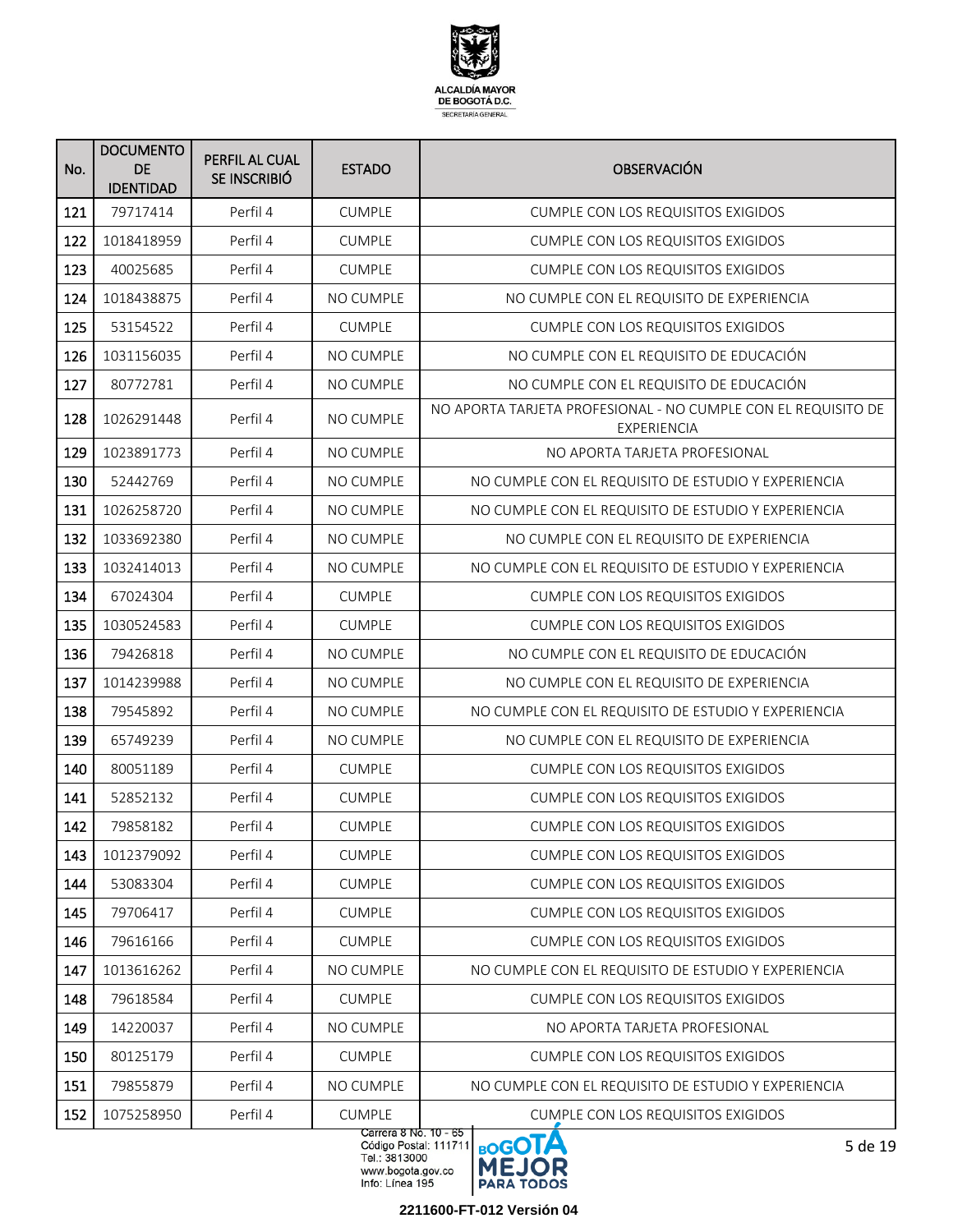

| No. | <b>DOCUMENTO</b><br><b>DE</b><br><b>IDENTIDAD</b> | PERFIL AL CUAL<br>SE INSCRIBIÓ | <b>ESTADO</b>    | <b>OBSERVACIÓN</b>                        |
|-----|---------------------------------------------------|--------------------------------|------------------|-------------------------------------------|
| 153 | 37861113                                          | Perfil 4                       | <b>CUMPLE</b>    | CUMPLE CON LOS REQUISITOS EXIGIDOS        |
| 154 | 52268141                                          | Perfil 4                       | <b>CUMPLE</b>    | <b>CUMPLE CON LOS REQUISITOS EXIGIDOS</b> |
| 155 | 1033681774                                        | Perfil 4                       | NO CUMPLE        | NO CUMPLE CON EL REQUISITO DE EXPERIENCIA |
| 156 | 55196218                                          | Perfil 4                       | <b>CUMPLE</b>    | <b>CUMPLE CON LOS REQUISITOS EXIGIDOS</b> |
| 157 | 1098609912                                        | Perfil 5                       | NO CUMPLE        | NO CUMPLE CON EL REQUISITO DE EXPERIENCIA |
| 158 | 66912571                                          | Perfil 5                       | NO CUMPLE        | NO CUMPLE CON EL REQUISITO DE EDUCACIÓN   |
| 159 | 55114481                                          | Perfil 5                       | <b>NO CUMPLE</b> | NO CUMPLE CON EL REQUISITO DE EXPERIENCIA |
| 160 | 79816071                                          | Perfil 5                       | <b>CUMPLE</b>    | <b>CUMPLE CON LOS REQUISITOS EXIGIDOS</b> |
| 161 | 1030525089                                        | Perfil 5                       | <b>NO CUMPLE</b> | NO CUMPLE CON EL REQUISITO DE EDUCACIÓN   |
| 162 | 80055503                                          | Perfil 5                       | <b>CUMPLE</b>    | <b>CUMPLE CON LOS REQUISITOS EXIGIDOS</b> |
| 163 | 80257039                                          | Perfil 5                       | <b>CUMPLE</b>    | <b>CUMPLE CON LOS REQUISITOS EXIGIDOS</b> |
| 164 | 52158209                                          | Perfil 5                       | NO CUMPLE        | NO CUMPLE CON EL REQUISITO DE EXPERIENCIA |
| 165 | 21062271                                          | Perfil 5                       | NO CUMPLE        | NO CUMPLE CON EL REQUISITO DE EDUCACIÓN   |
| 166 | 25062890                                          | Perfil 5                       | <b>CUMPLE</b>    | <b>CUMPLE CON LOS REQUISITOS EXIGIDOS</b> |
| 167 | 39765929                                          | Perfil 5                       | NO CUMPLE        | NO CUMPLE CON EL REQUISITO DE EDUCACIÓN   |
| 168 | 79868145                                          | Perfil 5                       | <b>CUMPLE</b>    | <b>CUMPLE CON LOS REQUISITOS EXIGIDOS</b> |
| 169 | 52276654                                          | Perfil 5                       | <b>CUMPLE</b>    | <b>CUMPLE CON LOS REQUISITOS EXIGIDOS</b> |
| 170 | 52780459                                          | Perfil 5                       | NO CUMPLE        | NO CUMPLE CON EL REQUISITO DE EXPERIENCIA |
| 171 | 52396655                                          | Perfil 5                       | <b>CUMPLE</b>    | <b>CUMPLE CON LOS REQUISITOS EXIGIDOS</b> |
| 172 | 11298544                                          | Perfil 5                       | <b>CUMPLE</b>    | <b>CUMPLE CON LOS REQUISITOS EXIGIDOS</b> |
| 173 | 53101022                                          | Perfil 5                       | NO CUMPLE        | NO CUMPLE CON EL REQUISITO DE EXPERIENCIA |
| 174 | 79312195                                          | Perfil 5                       | <b>CUMPLE</b>    | <b>CUMPLE CON LOS REQUISITOS EXIGIDOS</b> |
| 175 | 80724864                                          | Perfil 5                       | NO CUMPLE        | NO CUMPLE CON EL REQUISITO DE EDUCACIÓN   |
| 176 | 1018432747                                        | Perfil 5                       | CUMPLE           | CUMPLE CON LOS REQUISITOS EXIGIDOS        |
| 177 | 1018435404                                        | Perfil 5                       | NO CUMPLE        | NO CUMPLE CON EL REQUISITO DE EXPERIENCIA |
| 178 | 12449411                                          | Perfil 5                       | CUMPLE           | <b>CUMPLE CON LOS REQUISITOS EXIGIDOS</b> |
| 179 | 27766255                                          | Perfil 5                       | NO CUMPLE        | NO CUMPLE CON EL REQUISITO DE EXPERIENCIA |
| 180 | 80168871                                          | Perfil 5                       | <b>CUMPLE</b>    | <b>CUMPLE CON LOS REQUISITOS EXIGIDOS</b> |
| 181 | 9870670                                           | Perfil 5                       | <b>CUMPLE</b>    | CUMPLE CON LOS REQUISITOS EXIGIDOS        |
| 182 | 84077430                                          | Perfil 5                       | NO CUMPLE        | NO CUMPLE CON EL REQUISITO DE EXPERIENCIA |
| 183 | 23781662                                          | Perfil 5                       | NO CUMPLE        | NO CUMPLE CON EL REQUISITO DE EXPERIENCIA |
| 184 | 1024482907                                        | Perfil 5                       | NO CUMPLE        | NO CUMPLE CON EL REQUISITO DE EXPERIENCIA |

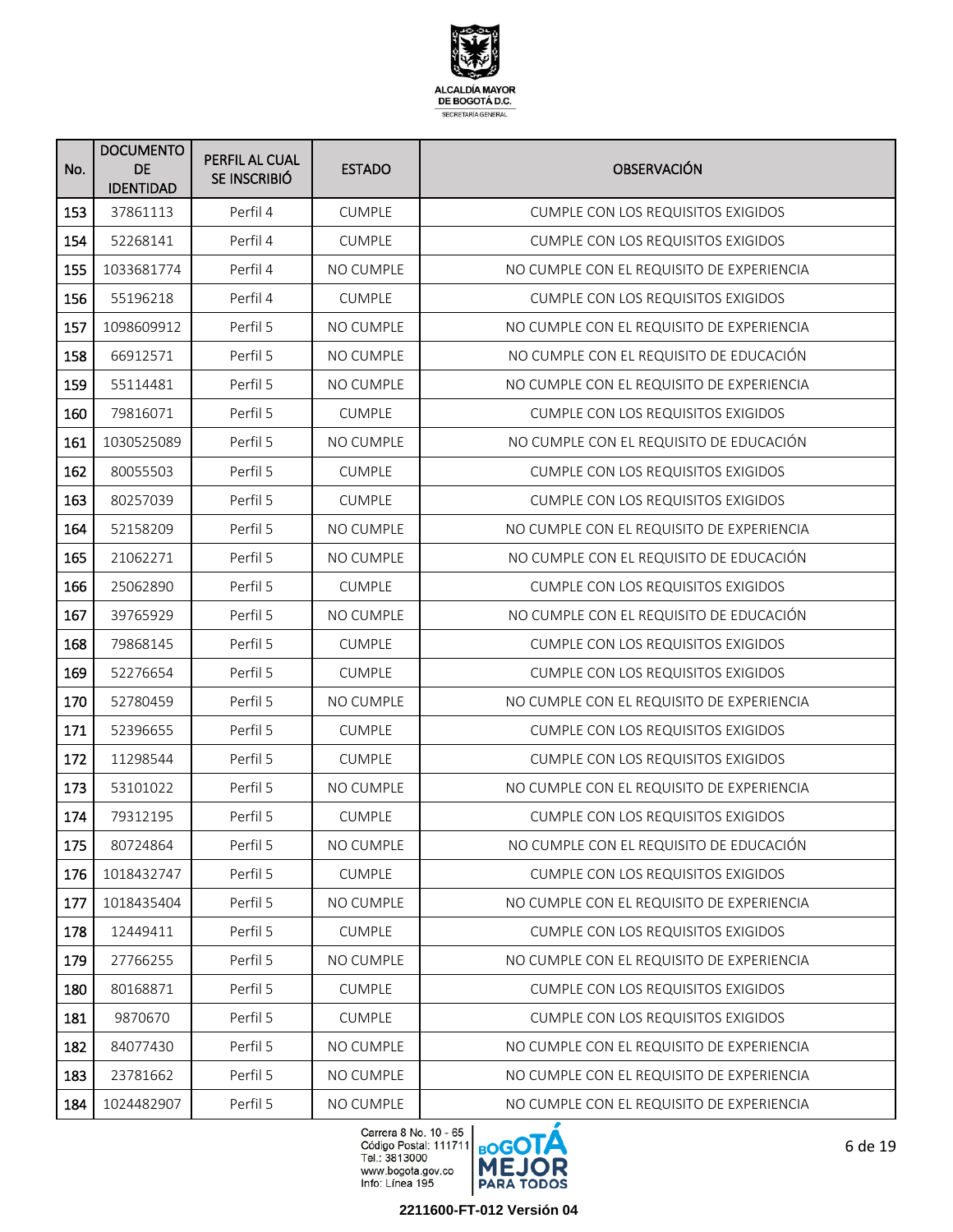

| No. | <b>DOCUMENTO</b><br>DE<br><b>IDENTIDAD</b> | PERFIL AL CUAL<br>SE INSCRIBIÓ | <b>ESTADO</b>    | <b>OBSERVACIÓN</b>                                  |
|-----|--------------------------------------------|--------------------------------|------------------|-----------------------------------------------------|
| 185 | 11189009                                   | Perfil 5                       | <b>CUMPLE</b>    | CUMPLE CON LOS REQUISITOS EXIGIDOS                  |
| 186 | 1013589985                                 | Perfil 5                       | NO CUMPLE        | NO CUMPLE CON EL REQUISITO DE EXPERIENCIA           |
| 187 | 52994748                                   | Perfil 5                       | NO CUMPLE        | NO CUMPLE CON EL REQUISITO DE EXPERIENCIA           |
| 188 | 80095893                                   | Perfil 5                       | NO CUMPLE        | NO CUMPLE CON EL REQUISITO DE EXPERIENCIA           |
| 189 | 1032401027                                 | Perfil 5                       | NO CUMPLE        | NO CUMPLE CON EL REQUISITO DE EXPERIENCIA           |
| 190 | 1014205233                                 | Perfil 5                       | NO CUMPLE        | NO CUMPLE CON EL REQUISITO DE EDUCACIÓN             |
| 191 | 52707641                                   | Perfil 5                       | <b>NO CUMPLE</b> | NO CUMPLE CON EL REQUISITO DE EXPERIENCIA           |
| 192 | 1019012591                                 | Perfil 5                       | NO CUMPLE        | NO CUMPLE CON EL REQUISITO DE EXPERIENCIA           |
| 193 | 1018413462                                 | Perfil 5                       | NO CUMPLE        | NO CUMPLE CON EL REQUISITO DE EXPERIENCIA           |
| 194 | 80218280                                   | Perfil 5                       | <b>NO CUMPLE</b> | NO CUMPLE CON EL REQUISITO DE EXPERIENCIA           |
| 195 | 79825902                                   | Perfil 5                       | NO CUMPLE        | NO CUMPLE CON EL REQUISITO DE EDUCACIÓN             |
| 196 | 1013630340                                 | Perfil 5                       | NO CUMPLE        | NO CUMPLE CON EL REQUISITO DE EXPERIENCIA           |
| 197 | 52831182                                   | Perfil 5                       | NO CUMPLE        | NO CUMPLE CON EL REQUISITO DE EXPERIENCIA           |
| 198 | 1069731937                                 | Perfil 5                       | NO CUMPLE        | NO CUMPLE CON EL REQUISITO DE EXPERIENCIA           |
| 199 | 1121851304                                 | Perfil 5                       | NO CUMPLE        | NO CUMPLE CON EL REQUISITO DE EXPERIENCIA           |
| 200 | 1030562474                                 | Perfil 5                       | <b>CUMPLE</b>    | <b>CUMPLE CON LOS REQUISITOS EXIGIDOS</b>           |
| 201 | 79967174                                   | Perfil 5                       | NO CUMPLE        | NO CUMPLE CON EL REQUISITO DE EXPERIENCIA           |
| 202 | 1010171936                                 | Perfil 5                       | NO CUMPLE        | NO CUMPLE CON EL REQUISITO DE EXPERIENCIA           |
| 203 | 52272817                                   | Perfil 5                       | <b>CUMPLE</b>    | <b>CUMPLE CON LOS REQUISITOS EXIGIDOS</b>           |
| 204 | 53074343                                   | Perfil 5                       | NO CUMPLE        | NO CUMPLE CON EL REQUISITO DE EXPERIENCIA           |
| 205 | 1010179730                                 | Perfil 5                       | NO CUMPLE        | NO CUMPLE CON EL REQUISITO DE EXPERIENCIA           |
| 206 | 1033686759                                 | Perfil 5                       | NO CUMPLE        | NO CUMPLE CON EL REQUISITO DE EXPERIENCIA           |
| 207 | 1015398640                                 | Perfil 5                       | NO CUMPLE        | NO CUMPLE CON EL REQUISITO DE EDUCACIÓN             |
| 208 | 80110304                                   | Perfil 5                       | NO CUMPLE        | NO CUMPLE CON EL REQUISITO DE ESTUDIO Y EXPERIENCIA |
| 209 | 52702528                                   | Perfil 5                       | NO CUMPLE        | NO CUMPLE CON EL REQUISITO DE EDUCACIÓN             |
| 210 | 52803064                                   | Perfil 5                       | NO CUMPLE        | NO CUMPLE CON EL REQUISITO DE EXPERIENCIA           |
| 211 | 11510244                                   | Perfil 5                       | NO CUMPLE        | NO CUMPLE CON EL REQUISITO DE ESTUDIO Y EXPERIENCIA |
| 212 | 52820300                                   | Perfil 5                       | <b>CUMPLE</b>    | <b>CUMPLE CON LOS REQUISITOS EXIGIDOS</b>           |
| 213 | 37941969                                   | Perfil 5                       | NO CUMPLE        | NO CUMPLE CON EL REQUISITO DE EXPERIENCIA           |
| 214 | 79746593                                   | Perfil 5                       | <b>CUMPLE</b>    | <b>CUMPLE CON LOS REQUISITOS EXIGIDOS</b>           |
| 215 | 1020750697                                 | Perfil 5                       | NO CUMPLE        | NO CUMPLE CON EL REQUISITO DE EDUCACIÓN             |
| 216 | 39951364                                   | Perfil 5                       | NO CUMPLE        | NO CUMPLE CON EL REQUISITO DE EXPERIENCIA           |

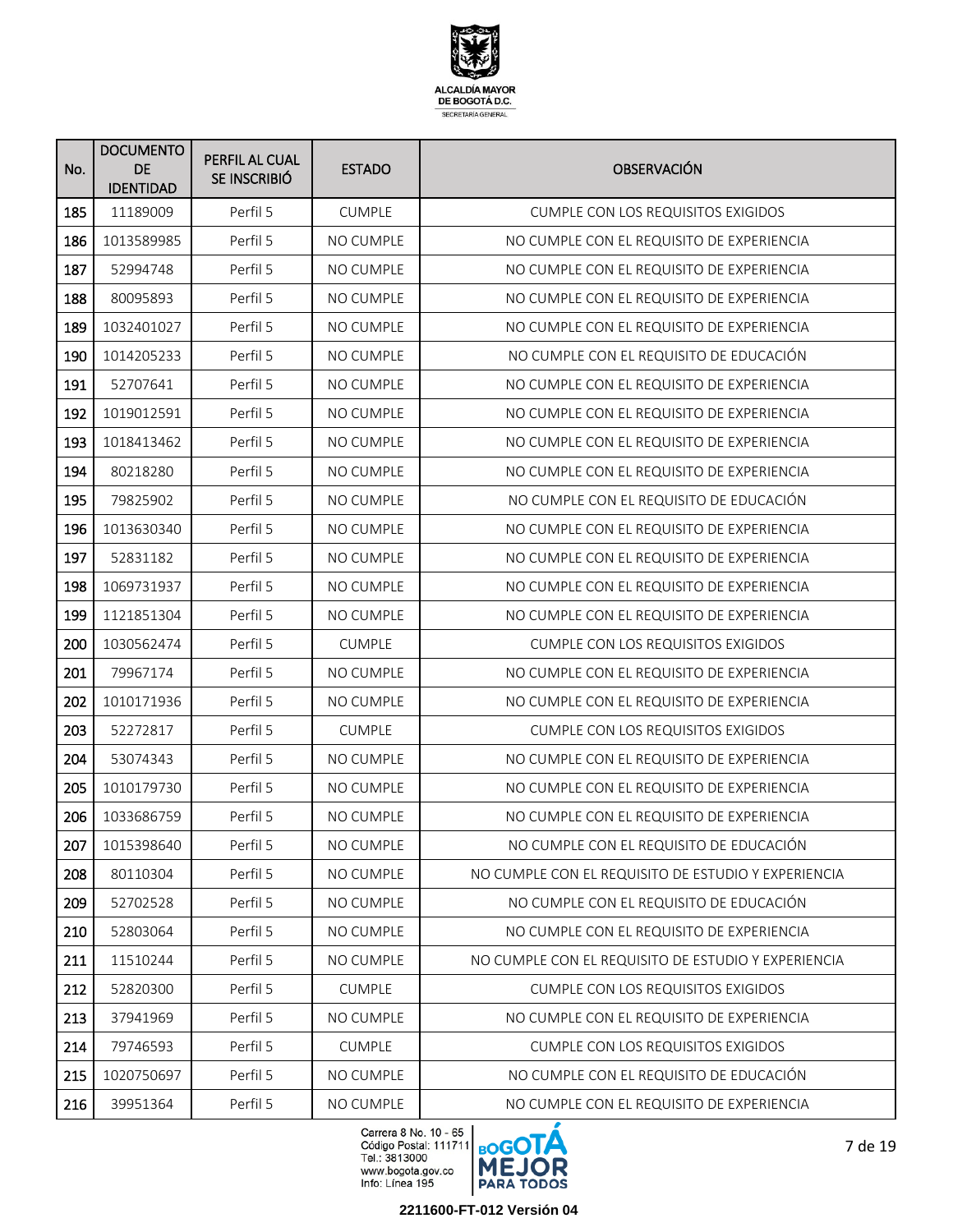

| No. | <b>DOCUMENTO</b><br><b>DE</b><br><b>IDENTIDAD</b> | PERFIL AL CUAL<br>SE INSCRIBIÓ | <b>ESTADO</b>    | <b>OBSERVACIÓN</b>                                  |
|-----|---------------------------------------------------|--------------------------------|------------------|-----------------------------------------------------|
| 217 | 52854852                                          | Perfil 5                       | <b>CUMPLE</b>    | CUMPLE CON LOS REQUISITOS EXIGIDOS                  |
| 218 | 52558250                                          | Perfil 5                       | <b>CUMPLE</b>    | <b>CUMPLE CON LOS REQUISITOS EXIGIDOS</b>           |
| 219 | 52963797                                          | Perfil 5                       | NO CUMPLE        | NO CUMPLE CON EL REQUISITO DE EXPERIENCIA           |
| 220 | 31974209                                          | Perfil 5                       | <b>CUMPLE</b>    | <b>CUMPLE CON LOS REQUISITOS EXIGIDOS</b>           |
| 221 | 1023875356                                        | Perfil 5                       | <b>CUMPLE</b>    | <b>CUMPLE CON LOS REQUISITOS EXIGIDOS</b>           |
| 222 | 66987402                                          | Perfil 5                       | NO CUMPLE        | NO CUMPLE CON EL REQUISITO DE ESTUDIO Y EXPERIENCIA |
| 223 | 52888793                                          | Perfil 5                       | <b>NO CUMPLE</b> | NO CUMPLE CON EL REQUISITO DE ESTUDIO Y EXPERIENCIA |
| 224 | 80000832                                          | Perfil 6                       | <b>NO CUMPLE</b> | NO CUMPLE CON EL REQUISITO DE EXPERIENCIA           |
| 225 | 1023900995                                        | Perfil 6                       | <b>CUMPLE</b>    | <b>CUMPLE CON LOS REQUISITOS EXIGIDOS</b>           |
| 226 | 39804393                                          | Perfil 6                       | <b>NO CUMPLE</b> | NO CUMPLE CON EL REQUISITO DE EXPERIENCIA           |
| 227 | 1018421847                                        | Perfil <sub>6</sub>            | <b>NO CUMPLE</b> | NO CUMPLE CON EL REQUISITO DE EXPERIENCIA           |
| 228 | 52422134                                          | Perfil 6                       | <b>CUMPLE</b>    | CUMPLE CON LOS REQUISITOS EXIGIDOS                  |
| 229 | 52122614                                          | Perfil <sub>6</sub>            | NO CUMPLE        | NO CUMPLE CON EL REQUISITO DE EDUCACIÓN             |
| 230 | 1018428431                                        | Perfil 6                       | <b>CUMPLE</b>    | <b>CUMPLE CON LOS REQUISITOS EXIGIDOS</b>           |
| 231 | 1018428613                                        | Perfil 6                       | <b>CUMPLE</b>    | <b>CUMPLE CON LOS REQUISITOS EXIGIDOS</b>           |
| 232 | 1013629744                                        | Perfil <sub>6</sub>            | NO CUMPLE        | NO CUMPLE CON EL REQUISITO DE EXPERIENCIA           |
| 233 | 83230793                                          | Perfil <sub>6</sub>            | NO CUMPLE        | NO CUMPLE CON EL REQUISITO DE EXPERIENCIA           |
| 234 | 52735705                                          | Perfil 6                       | <b>CUMPLE</b>    | <b>CUMPLE CON LOS REQUISITOS EXIGIDOS</b>           |
| 235 | 79941619                                          | Perfil 6                       | NO CUMPLE        | NO CUMPLE CON EL REQUISITO DE EXPERIENCIA           |
| 236 | 1020743090                                        | Perfil 6                       | NO CUMPLE        | NO CUMPLE CON EL REQUISITO DE EXPERIENCIA           |
| 237 | 1018443394                                        | Perfil 6                       | NO CUMPLE        | NO CUMPLE CON EL REQUISITO DE EXPERIENCIA           |
| 238 | 79943520                                          | Perfil <sub>6</sub>            | <b>NO CUMPLE</b> | NO CUMPLE CON EL REQUISITO DE EDUCACIÓN             |
| 239 | 1047445624                                        | Perfil 6                       | NO CUMPLE        | NO CUMPLE CON EL REQUISITO DE EXPERIENCIA           |
| 240 | 52146558                                          | Perfil 6                       | NO CUMPLE        | NO CUMPLE CON EL REQUISITO DE EXPERIENCIA           |
| 241 | 1015450987                                        | Perfil 6                       | NO CUMPLE        | NO CUMPLE CON EL REQUISITO DE EXPERIENCIA           |
| 242 | 52854724                                          | Perfil 6                       | NO CUMPLE        | NO CUMPLE CON EL REQUISITO DE EXPERIENCIA           |
| 243 | 52755993                                          | Perfil 6                       | <b>CUMPLE</b>    | CUMPLE CON LOS REQUISITOS EXIGIDOS                  |
| 244 | 1030558461                                        | Perfil 6                       | <b>CUMPLE</b>    | <b>CUMPLE CON LOS REQUISITOS EXIGIDOS</b>           |
| 245 | 1022359539                                        | Perfil 6                       | NO CUMPLE        | NO CUMPLE CON EL REQUISITO DE EXPERIENCIA           |
| 246 | 1063160691                                        | Perfil 6                       | NO CUMPLE        | NO CUMPLE CON EL REQUISITO DE EXPERIENCIA           |
| 247 | 52961591                                          | Perfil 6                       | NO CUMPLE        | NO CUMPLE CON EL REQUISITO DE EXPERIENCIA           |
| 248 | 52262143                                          | Perfil 6                       | CUMPLE           | CUMPLE CON LOS REQUISITOS EXIGIDOS                  |

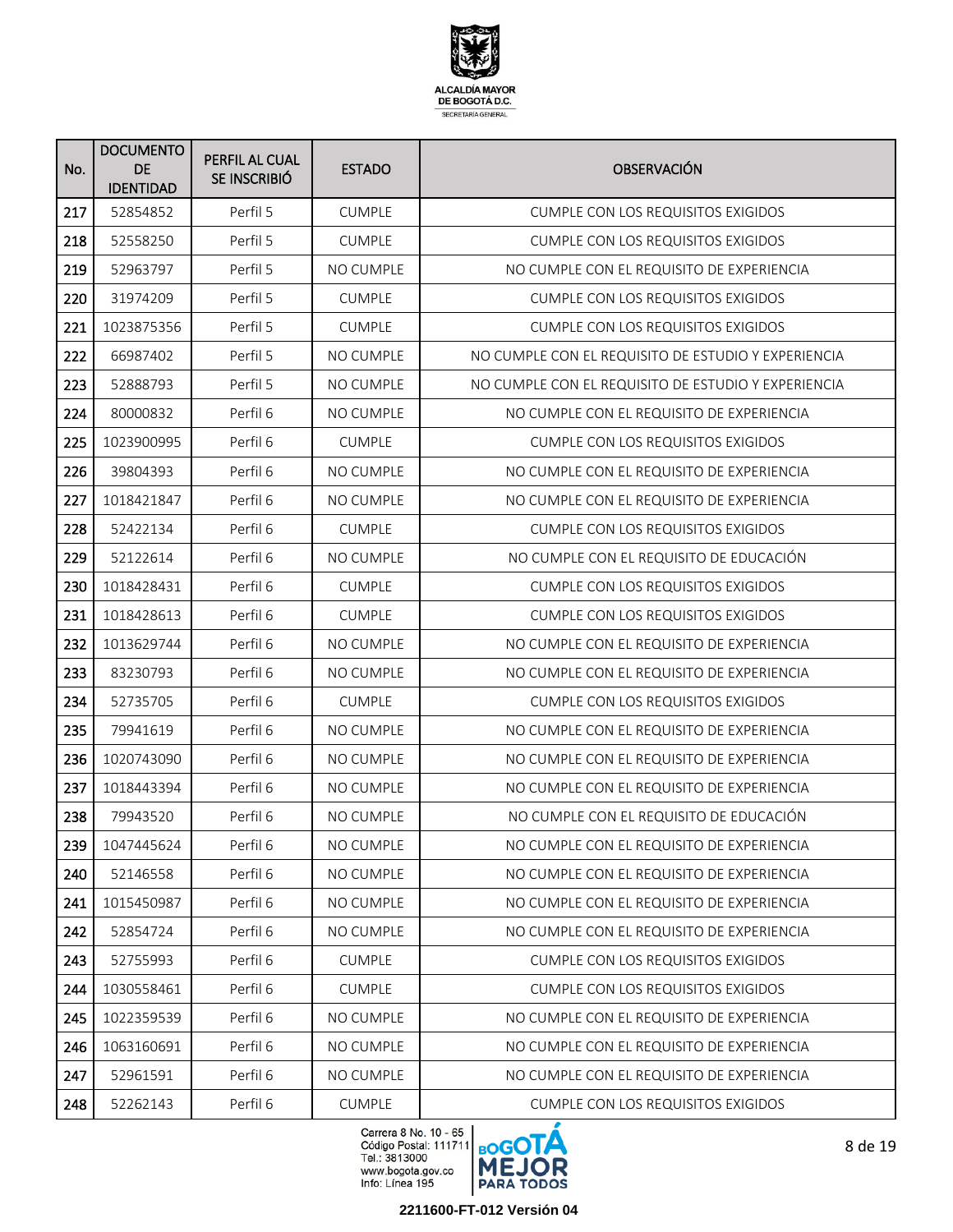

| No. | <b>DOCUMENTO</b><br>DE<br><b>IDENTIDAD</b> | PERFIL AL CUAL<br>SE INSCRIBIÓ | <b>ESTADO</b>                      | <b>OBSERVACIÓN</b>                                                           |
|-----|--------------------------------------------|--------------------------------|------------------------------------|------------------------------------------------------------------------------|
| 249 | 1032364476                                 | Perfil 6                       | <b>NO CUMPLE</b>                   | NO CUMPLE CON EL REQUISITO DE EXPERIENCIA                                    |
| 250 | 52964617                                   | Perfil <sub>6</sub>            | <b>CUMPLE</b>                      | <b>CUMPLE CON LOS REQUISITOS EXIGIDOS</b>                                    |
| 251 | 1022366527                                 | Perfil 6                       | NO CUMPLE                          | NO CUMPLE CON EL REQUISITO DE EXPERIENCIA                                    |
| 252 | 53069574                                   | Perfil <sub>6</sub>            | <b>CUMPLE</b>                      | <b>CUMPLE CON LOS REQUISITOS EXIGIDOS</b>                                    |
| 253 | 51872049                                   | Perfil <sub>6</sub>            | NO CUMPLE                          | NO CUMPLE CON EL REQUISITO DE EXPERIENCIA                                    |
| 254 | 1024475010                                 | Perfil 6                       | NO CUMPLE                          | NO CUMPLE CON EL REQUISITO DE EDUCACIÓN                                      |
| 255 | 40779899                                   | Perfil 6                       | <b>CUMPLE</b>                      | <b>CUMPLE CON LOS REQUISITOS EXIGIDOS</b>                                    |
| 256 | 52482470                                   | Perfil 6                       | NO CUMPLE                          | NO CUMPLE CON EL REQUISITO DE EDUCACIÓN                                      |
| 257 | 52299050                                   | Perfil 6                       | NO CUMPLE                          | NO CUMPLE CON EL REQUISITO DE EXPERIENCIA                                    |
| 258 | 1032452285                                 | Perfil 6                       | <b>NO CUMPLE</b>                   | NO CUMPLE CON EL REQUISITO DE EXPERIENCIA                                    |
| 259 | 36759484                                   | Perfil 6                       | <b>CUMPLE</b>                      | CUMPLE CON LOS REQUISITOS EXIGIDOS                                           |
| 260 | 52100666                                   | Perfil 6                       | <b>CUMPLE</b>                      | <b>CUMPLE CON LOS REQUISITOS EXIGIDOS</b>                                    |
| 261 | 80000937                                   | Perfil 6                       | <b>NO CUMPLE</b>                   | NO APORTA TARJETA PROFESIONAL - NO CUMPLE CON EL REQUISITO DE<br>EXPERIENCIA |
| 262 | 1032403853                                 | Perfil 6                       | NO CUMPLE                          | NO CUMPLE CON EL REQUISITO DE EXPERIENCIA                                    |
| 263 | 1032404491                                 | Perfil 6                       | NO CUMPLE                          | NO CUMPLE CON EL REQUISITO DE EXPERIENCIA                                    |
| 264 | 1020713463                                 | Perfil 6                       | NO CUMPLE                          | NO CUMPLE CON EL REQUISITO DE EXPERIENCIA                                    |
| 265 | 1012320842                                 | Perfil 6                       | NO CUMPLE                          | NO CUMPLE CON EL REQUISITO DE EXPERIENCIA                                    |
| 266 | 1030526054                                 | Perfil 6                       | NO CUMPLE                          | NO CUMPLE CON EL REQUISITO DE EXPERIENCIA                                    |
| 267 | 1010226494                                 | Perfil 6                       | <b>NO CUMPLE</b>                   | NO CUMPLE CON EL REQUISITO DE ESTUDIO Y EXPERIENCIA                          |
| 268 | 1032430287                                 | Perfil 6                       | NO CUMPLE                          | NO CUMPLE CON EL REQUISITO DE EXPERIENCIA                                    |
| 269 | 65632363                                   | Perfil 6                       | NO CUMPLE                          | NO CUMPLE CON EL REQUISITO DE EXPERIENCIA                                    |
| 270 | 1030535724                                 | Perfil 6                       | <b>CUMPLE</b>                      | <b>CUMPLE CON LOS REQUISITOS EXIGIDOS</b>                                    |
| 271 | 1031139693                                 | Perfil 6                       | NO CUMPLE                          | NO CUMPLE CON EL REQUISITO DE EXPERIENCIA                                    |
| 272 | 51839695                                   | Perfil 6                       | NO CUMPLE                          | NO CUMPLE CON EL REQUISITO DE EXPERIENCIA                                    |
| 273 | 1019041686                                 | Perfil 6                       | <b>CUMPLE</b>                      | CUMPLE CON LOS REQUISITOS EXIGIDOS                                           |
| 274 | 52343031                                   | Perfil 6                       | <b>CUMPLE</b>                      | CUMPLE CON LOS REQUISITOS EXIGIDOS                                           |
| 275 | 52844443                                   | Perfil 6                       | <b>CUMPLE</b>                      | <b>CUMPLE CON LOS REQUISITOS EXIGIDOS</b>                                    |
| 276 | 1076653929                                 | Perfil 6                       | NO CUMPLE                          | NO CUMPLE CON EL REQUISITO DE EXPERIENCIA                                    |
| 277 | 52957860                                   | Perfil 6                       | NO CUMPLE                          | NO CUMPLE CON EL REQUISITO DE EXPERIENCIA                                    |
| 278 | 1032358294                                 | Perfil 6                       | NO CUMPLE                          | NO CUMPLE CON EL REQUISITO DE EXPERIENCIA                                    |
| 279 | 1032360496                                 | Perfil 6                       | NO CUMPLE                          | NO CUMPLE CON EL REQUISITO DE EXPERIENCIA                                    |
| 280 | 52262308                                   | Perfil 6                       | NO CUMPLE<br>Carrera 8 No. 10 - 65 | NO CUMPLE CON EL REQUISITO DE EXPERIENCIA                                    |

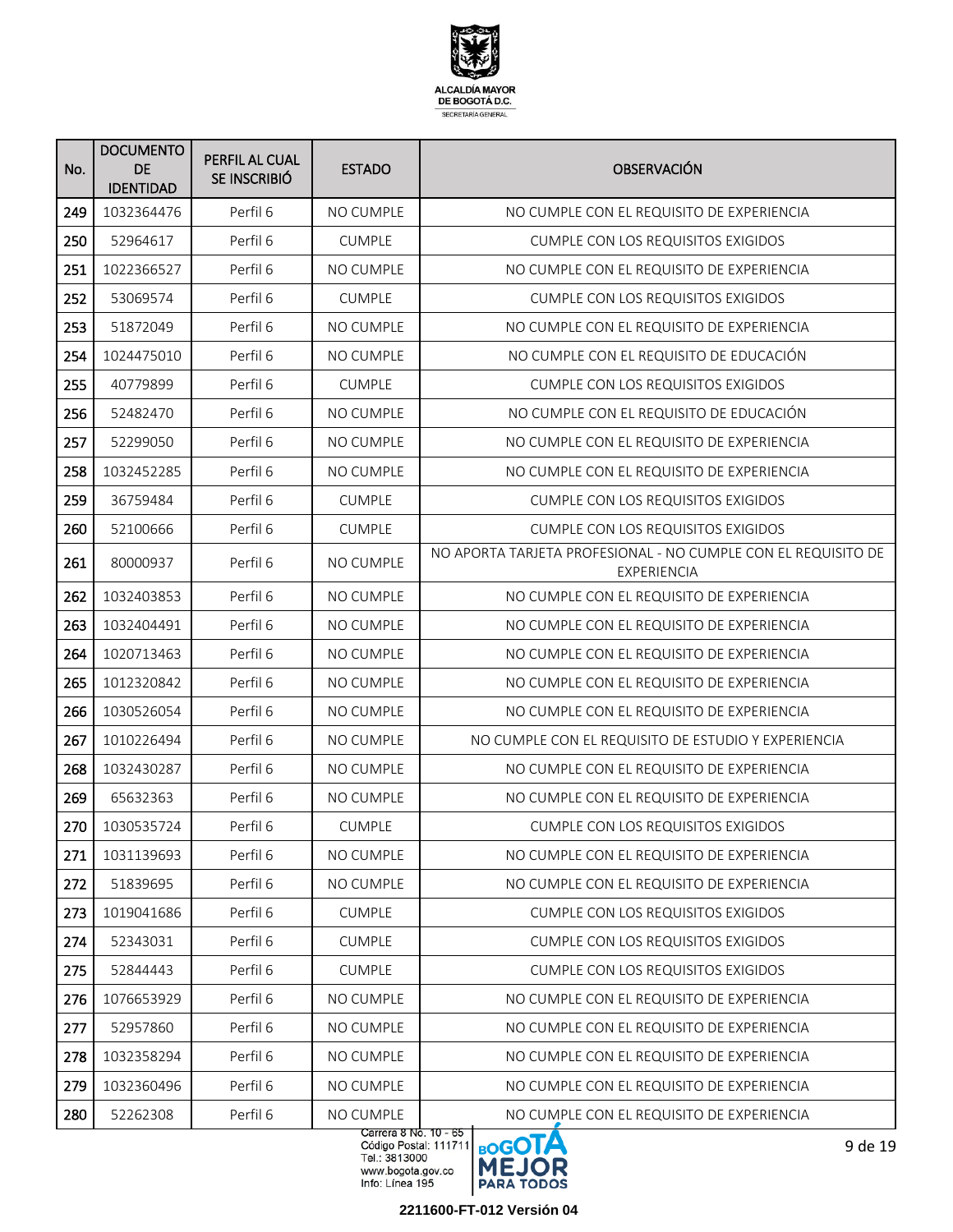

| No. | <b>DOCUMENTO</b><br><b>DE</b><br><b>IDENTIDAD</b> | PERFIL AL CUAL<br>SE INSCRIBIÓ | <b>ESTADO</b>    | <b>OBSERVACIÓN</b>                                  |
|-----|---------------------------------------------------|--------------------------------|------------------|-----------------------------------------------------|
| 281 | 1091665484                                        | Perfil 6                       | <b>CUMPLE</b>    | CUMPLE CON LOS REQUISITOS EXIGIDOS                  |
| 282 | 52968430                                          | Perfil 6                       | NO CUMPLE        | NO CUMPLE CON EL REQUISITO DE EXPERIENCIA           |
| 283 | 1023869742                                        | Perfil 6                       | NO CUMPLE        | NO CUMPLE CON EL REQUISITO DE EXPERIENCIA           |
| 284 | 79875836                                          | Perfil 6                       | NO CUMPLE        | NO CUMPLE CON EL REQUISITO DE EXPERIENCIA           |
| 285 | 1082976365                                        | Perfil 6                       | NO CUMPLE        | NO CUMPLE CON EL REQUISITO DE ESTUDIO Y EXPERIENCIA |
| 286 | 1030576822                                        | Perfil 6                       | <b>CUMPLE</b>    | <b>CUMPLE CON LOS REQUISITOS EXIGIDOS</b>           |
| 287 | 1013583500                                        | Perfil 6                       | <b>NO CUMPLE</b> | NO CUMPLE CON EL REQUISITO DE EDUCACIÓN             |
| 288 | 52284975                                          | Perfil 6                       | NO CUMPLE        | NO CUMPLE CON EL REQUISITO DE EXPERIENCIA           |
| 289 | 46385231                                          | Perfil 6                       | <b>CUMPLE</b>    | <b>CUMPLE CON LOS REQUISITOS EXIGIDOS</b>           |
| 290 | 1032391088                                        | Perfil 6                       | <b>CUMPLE</b>    | <b>CUMPLE CON LOS REQUISITOS EXIGIDOS</b>           |
| 291 | 51892972                                          | Perfil 6                       | <b>NO CUMPLE</b> | NO CUMPLE CON EL REQUISITO DE ESTUDIO Y EXPERIENCIA |
| 292 | 53032220                                          | Perfil 6                       | NO CUMPLE        | NO CUMPLE CON EL REQUISITO DE EXPERIENCIA           |
| 293 | 52159768                                          | Perfil 6                       | <b>CUMPLE</b>    | <b>CUMPLE CON LOS REQUISITOS EXIGIDOS</b>           |
| 294 | 1015400644                                        | Perfil 6                       | <b>CUMPLE</b>    | <b>CUMPLE CON LOS REQUISITOS EXIGIDOS</b>           |
| 295 | 1019006413                                        | Perfil 6                       | NO CUMPLE        | NO CUMPLE CON EL REQUISITO DE EXPERIENCIA           |
| 296 | 1013609980                                        | Perfil 6                       | NO CUMPLE        | NO CUMPLE CON EL REQUISITO DE EXPERIENCIA           |
| 297 | 80820641                                          | Perfil 6                       | NO CUMPLE        | NO CUMPLE CON EL REQUISITO DE EXPERIENCIA           |
| 298 | 1032422218                                        | Perfil 6                       | NO CUMPLE        | NO CUMPLE CON EL REQUISITO DE EXPERIENCIA           |
| 299 | 52426344                                          | Perfil 6                       | <b>CUMPLE</b>    | <b>CUMPLE CON LOS REQUISITOS EXIGIDOS</b>           |
| 300 | 5827140                                           | Perfil 6                       | NO CUMPLE        | NO CUMPLE CON EL REQUISITO DE EXPERIENCIA           |
| 301 | 53029016                                          | Perfil 6                       | NO CUMPLE        | NO CUMPLE CON EL REQUISITO DE EXPERIENCIA           |
| 302 | 1031129537                                        | Perfil 6                       | <b>CUMPLE</b>    | <b>CUMPLE CON LOS REQUISITOS EXIGIDOS</b>           |
| 303 | 52829736                                          | Perfil 6                       | <b>CUMPLE</b>    | CUMPLE CON LOS REQUISITOS EXIGIDOS                  |
| 304 | 53031946                                          | Perfil 6                       | NO CUMPLE        | NO CUMPLE CON EL REQUISITO DE ESTUDIO Y EXPERIENCIA |
| 305 | 80733368                                          | Perfil 6                       | NO CUMPLE        | NO CUMPLE CON EL REQUISITO DE EXPERIENCIA           |
| 306 | 45535622                                          | Perfil 6                       | NO CUMPLE        | NO CUMPLE CON EL REQUISITO DE EXPERIENCIA           |
| 307 | 53041262                                          | Perfil 6                       | NO CUMPLE        | NO CUMPLE CON EL REQUISITO DE ESTUDIO Y EXPERIENCIA |
| 308 | 1082841472                                        | Perfil 6                       | NO CUMPLE        | NO CUMPLE CON EL REQUISITO DE EXPERIENCIA           |
| 309 | 52743182                                          | Perfil 6                       | NO CUMPLE        | NO CUMPLE CON EL REQUISITO DE EXPERIENCIA           |
| 310 | 31944617                                          | Perfil 6                       | NO CUMPLE        | NO CUMPLE CON EL REQUISITO DE EXPERIENCIA           |
| 311 | 79850208                                          | Perfil 6                       | <b>CUMPLE</b>    | <b>CUMPLE CON LOS REQUISITOS EXIGIDOS</b>           |
| 312 | 65751413                                          | Perfil 6                       | NO CUMPLE        | NO CUMPLE CON EL REQUISITO DE EXPERIENCIA           |

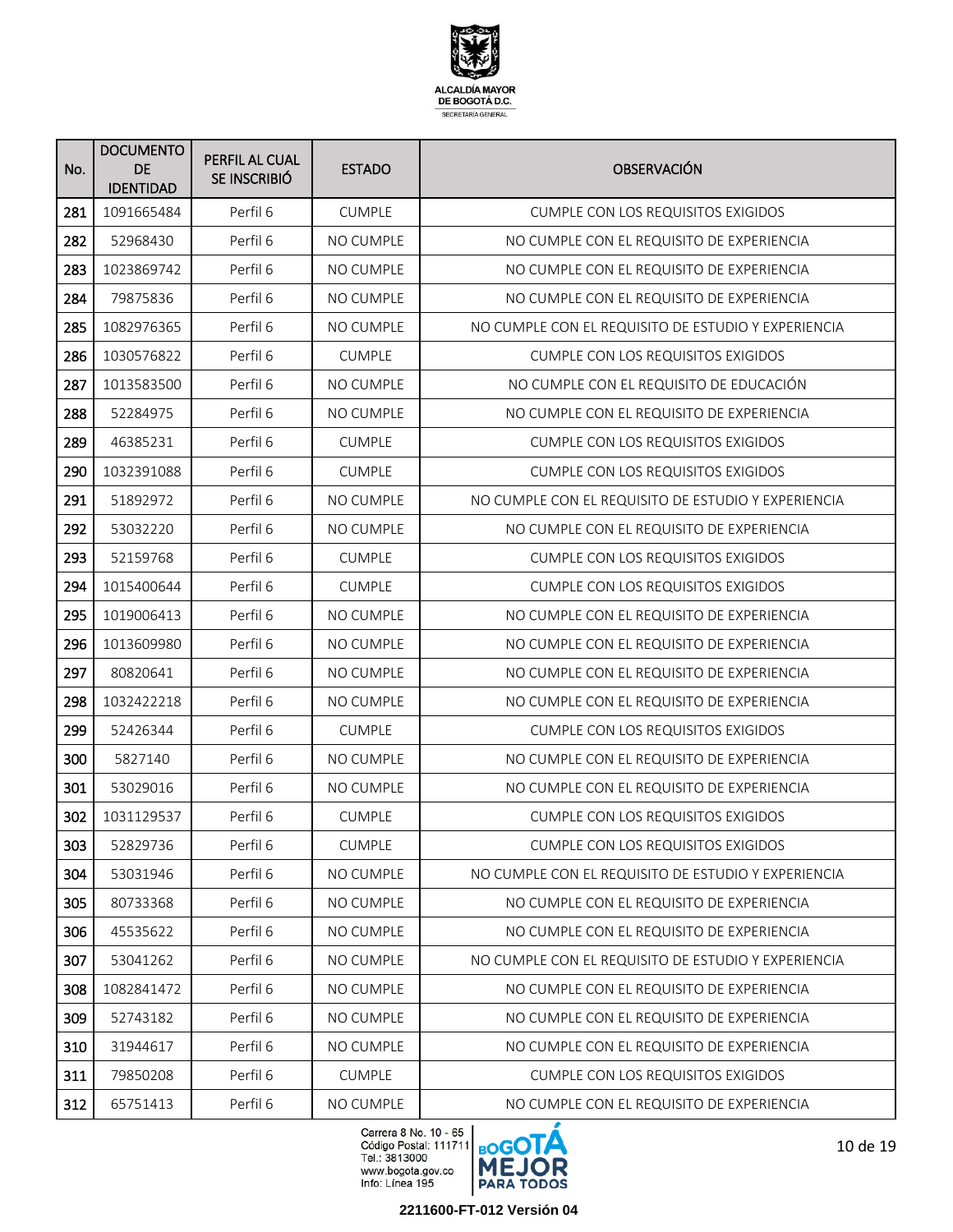

| No. | <b>DOCUMENTO</b><br>DE.<br><b>IDENTIDAD</b> | PERFIL AL CUAL<br>SE INSCRIBIÓ | <b>ESTADO</b>    | <b>OBSERVACIÓN</b>                                  |
|-----|---------------------------------------------|--------------------------------|------------------|-----------------------------------------------------|
| 313 | 52252607                                    | Perfil 6                       | <b>NO CUMPLE</b> | NO CUMPLE CON EL REQUISITO DE ESTUDIO Y EXPERIENCIA |
| 314 | 52552917                                    | Perfil 6                       | NO CUMPLE        | NO CUMPLE CON EL REQUISITO DE EXPERIENCIA           |
| 315 | 1032356505                                  | Perfil 6                       | <b>CUMPLE</b>    | <b>CUMPLE CON LOS REQUISITOS EXIGIDOS</b>           |
| 316 | 80057098                                    | Perfil 6                       | NO CUMPLE        | NO CUMPLE CON EL REQUISITO DE EXPERIENCIA           |
| 317 | 51959356                                    | Perfil 6                       | <b>NO CUMPLE</b> | NO CUMPLE CON EL REQUISITO DE EXPERIENCIA           |
| 318 | 1026561916                                  | Perfil 6                       | <b>CUMPLE</b>    | <b>CUMPLE CON LOS REQUISITOS EXIGIDOS</b>           |
| 319 | 52767168                                    | Perfil 6                       | <b>NO CUMPLE</b> | NO CUMPLE CON EL REQUISITO DE ESTUDIO Y EXPERIENCIA |
| 320 | 53073749                                    | Perfil 6                       | NO CUMPLE        | NO CUMPLE CON EL REQUISITO DE EXPERIENCIA           |
| 321 | 80880140                                    | Perfil 6                       | NO CUMPLE        | NO CUMPLE CON EL REQUISITO DE EXPERIENCIA           |
| 322 | 1030580597                                  | Perfil 6                       | <b>CUMPLE</b>    | <b>CUMPLE CON LOS REQUISITOS EXIGIDOS</b>           |
| 323 | 75084066                                    | Perfil 6                       | NO CUMPLE        | NO CUMPLE CON EL REQUISITO DE EXPERIENCIA           |
| 324 | 32787626                                    | Perfil 6                       | NO CUMPLE        | NO CUMPLE CON EL REQUISITO DE EXPERIENCIA           |
| 325 | 1010189267                                  | Perfil 6                       | NO CUMPLE        | NO CUMPLE CON EL REQUISITO DE EXPERIENCIA           |
| 326 | 52489695                                    | Perfil 6                       | NO CUMPLE        | NO CUMPLE CON EL REQUISITO DE EXPERIENCIA           |
| 327 | 1024479229                                  | Perfil 6                       | NO CUMPLE        | NO CUMPLE CON EL REQUISITO DE EXPERIENCIA           |
| 328 | 52881894                                    | Perfil 6                       | NO CUMPLE        | NO CUMPLE CON EL REQUISITO DE ESTUDIO Y EXPERIENCIA |
| 329 | 52083160                                    | Perfil <sub>6</sub>            | NO CUMPLE        | NO APORTA TARJETA PEOFESIONAL                       |
| 330 | 52885062                                    | Perfil <sub>6</sub>            | <b>CUMPLE</b>    | <b>CUMPLE CON LOS REQUISITOS EXIGIDOS</b>           |
| 331 | 7188201                                     | Perfil 6                       | NO CUMPLE        | NO CUMPLE CON EL REQUISITO DE EXPERIENCIA           |
| 332 | 35394603                                    | Perfil <sub>6</sub>            | NO CUMPLE        | NO CUMPLE CON EL REQUISITO DE EXPERIENCIA           |
| 333 | 52495424                                    | Perfil 6                       | <b>CUMPLE</b>    | <b>CUMPLE CON LOS REQUISITOS EXIGIDOS</b>           |
| 334 | 1010198832                                  | Perfil 6                       | NO CUMPLE        | NO CUMPLE CON EL REQUISITO DE EDUCACIÓN             |
| 335 | 79999490                                    | Perfil 6                       | <b>CUMPLE</b>    | <b>CUMPLE CON LOS REQUISITOS EXIGIDOS</b>           |
| 336 | 1032450120                                  | Perfil 6                       | NO CUMPLE        | NO CUMPLE CON EL REQUISITO DE EXPERIENCIA           |
| 337 | 1032402253                                  | Perfil 6                       | NO CUMPLE        | NO CUMPLE CON EL REQUISITO DE EDUCACIÓN             |
| 338 | 1019005513                                  | Perfil 6                       | <b>CUMPLE</b>    | <b>CUMPLE CON LOS REQUISITOS EXIGIDOS</b>           |
| 339 | 53107828                                    | Perfil 6                       | NO CUMPLE        | NO CUMPLE CON EL REQUISITO DE EDUCACIÓN             |
| 340 | 1032409030                                  | Perfil 6                       | <b>CUMPLE</b>    | <b>CUMPLE CON LOS REQUISITOS EXIGIDOS</b>           |
| 341 | 1018416528                                  | Perfil 6                       | <b>CUMPLE</b>    | <b>CUMPLE CON LOS REQUISITOS EXIGIDOS</b>           |
| 342 | 51917477                                    | Perfil 6                       | <b>CUMPLE</b>    | <b>CUMPLE CON LOS REQUISITOS EXIGIDOS</b>           |
| 343 | 1014226652                                  | Perfil 6                       | NO CUMPLE        | NO CUMPLE CON EL REQUISITO DE EXPERIENCIA           |
| 344 | 40030484                                    | Perfil 6                       | <b>CUMPLE</b>    | <b>CUMPLE CON LOS REQUISITOS EXIGIDOS</b>           |

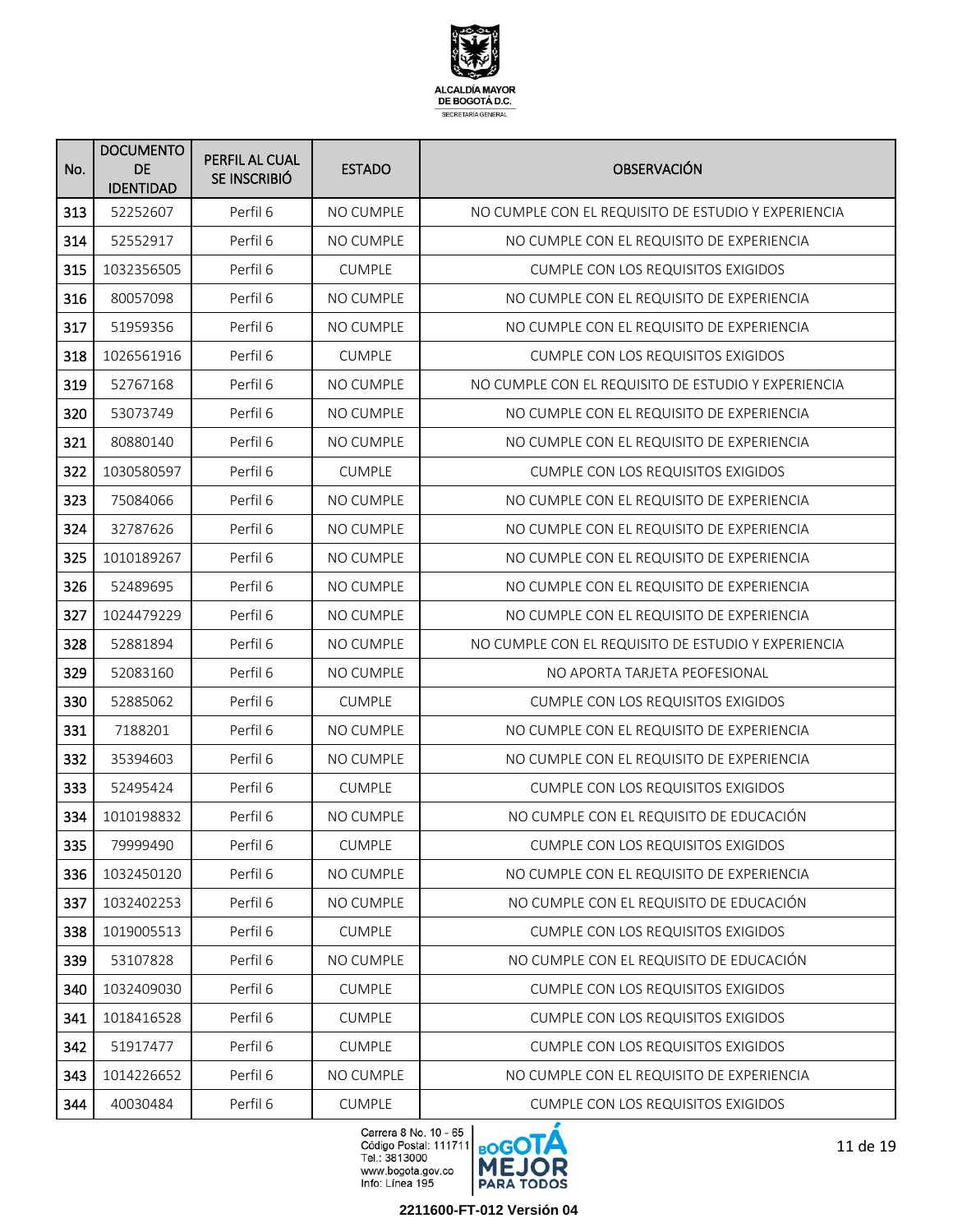

| No. | <b>DOCUMENTO</b><br><b>DE</b><br><b>IDENTIDAD</b> | PERFIL AL CUAL<br>SE INSCRIBIÓ | <b>ESTADO</b>    | <b>OBSERVACIÓN</b>                        |
|-----|---------------------------------------------------|--------------------------------|------------------|-------------------------------------------|
| 345 | 1032437527                                        | Perfil 6                       | <b>NO CUMPLE</b> | NO CUMPLE CON EL REQUISITO DE EDUCACIÓN   |
| 346 | 52443609                                          | Perfil <sub>6</sub>            | <b>CUMPLE</b>    | <b>CUMPLE CON LOS REQUISITOS EXIGIDOS</b> |
| 347 | 79346627                                          | Perfil 6                       | <b>NO CUMPLE</b> | NO CUMPLE CON EL REQUISITO DE EXPERIENCIA |
| 348 | 53047299                                          | Perfil 6                       | <b>CUMPLE</b>    | <b>CUMPLE CON LOS REQUISITOS EXIGIDOS</b> |
| 349 | 52358886                                          | Perfil <sub>6</sub>            | <b>CUMPLE</b>    | <b>CUMPLE CON LOS REQUISITOS EXIGIDOS</b> |
| 350 | 52159213                                          | Perfil <sub>6</sub>            | NO CUMPLE        | NO CUMPLE CON EL REQUISITO DE EXPERIENCIA |
| 351 | 53160820                                          | Perfil <sub>6</sub>            | <b>NO CUMPLE</b> | NO CUMPLE CON EL REQUISITO DE EDUCACIÓN   |
| 352 | 12563267                                          | Perfil 6                       | <b>CUMPLE</b>    | <b>CUMPLE CON LOS REQUISITOS EXIGIDOS</b> |
| 353 | 53065638                                          | Perfil <sub>6</sub>            | <b>NO CUMPLE</b> | NO CUMPLE CON EL REQUISITO DE EDUCACIÓN   |
| 354 | 52266703                                          | Perfil 6                       | <b>NO CUMPLE</b> | NO CUMPLE CON EL REQUISITO DE EXPERIENCIA |
| 355 | 79474187                                          | Perfil <sub>6</sub>            | <b>NO CUMPLE</b> | NO CUMPLE CON EL REQUISITO DE EXPERIENCIA |
| 356 | 1052401870                                        | Perfil 7                       | NO CUMPLE        | NO CUMPLE CON EL REQUISITO DE EDUCACIÓN   |
| 357 | 52912891                                          | Perfil 7                       | NO CUMPLE        | NO CUMPLE CON EL REQUISITO DE EXPERIENCIA |
| 358 | 80030941                                          | Perfil 7                       | NO CUMPLE        | NO CUMPLE CON EL REQUISITO DE EXPERIENCIA |
| 359 | 53045463                                          | Perfil 7                       | NO CUMPLE        | NO CUMPLE CON EL REQUISITO DE EXPERIENCIA |
| 360 | 52855607                                          | Perfil 7                       | <b>NO CUMPLE</b> | NO CUMPLE CON EL REQUISITO DE EXPERIENCIA |
| 361 | 79880211                                          | Perfil 7                       | <b>CUMPLE</b>    | <b>CUMPLE CON LOS REQUISITOS EXIGIDOS</b> |
| 362 | 73184820                                          | Perfil 7                       | <b>CUMPLE</b>    | <b>CUMPLE CON LOS REQUISITOS EXIGIDOS</b> |
| 363 | 79685490                                          | Perfil 7                       | NO CUMPLE        | NO CUMPLE CON EL REQUISITO DE EXPERIENCIA |
| 364 | 52787440                                          | Perfil 7                       | NO CUMPLE        | NO CUMPLE CON EL REQUISITO DE EXPERIENCIA |
| 365 | 52705006                                          | Perfil 7                       | NO CUMPLE        | NO CUMPLE CON EL REQUISITO DE EXPERIENCIA |
| 366 | 52818805                                          | Perfil 7                       | NO CUMPLE        | NO CUMPLE CON EL REQUISITO DE EXPERIENCIA |
| 367 | 80926201                                          | Perfil 7                       | <b>CUMPLE</b>    | CUMPLE CON LOS REQUISITOS EXIGIDOS        |
| 368 | 1016038791                                        | Perfil 7                       | NO CUMPLE        | NO CUMPLE CON EL REQUISITO DE EXPERIENCIA |
| 369 | 1128447239                                        | Perfil 7                       | <b>CUMPLE</b>    | CUMPLE CON LOS REQUISITOS EXIGIDOS        |
| 370 | 52261270                                          | Perfil 7                       | <b>CUMPLE</b>    | CUMPLE CON LOS REQUISITOS EXIGIDOS        |
| 371 | 1010172538                                        | Perfil 7                       | NO CUMPLE        | NO CUMPLE CON EL REQUISITO DE EDUCACIÓN   |
| 372 | 1082891545                                        | Perfil 7                       | <b>CUMPLE</b>    | <b>CUMPLE CON LOS REQUISITOS EXIGIDOS</b> |
| 373 | 1014194079                                        | Perfil 7                       | <b>CUMPLE</b>    | CUMPLE CON LOS REQUISITOS EXIGIDOS        |
| 374 | 1013604590                                        | Perfil 7                       | <b>CUMPLE</b>    | <b>CUMPLE CON LOS REQUISITOS EXIGIDOS</b> |
| 375 | 1014207115                                        | Perfil 7                       | <b>CUMPLE</b>    | <b>CUMPLE CON LOS REQUISITOS EXIGIDOS</b> |
| 376 | 11812548                                          | Perfil 7                       | <b>CUMPLE</b>    | <b>CUMPLE CON LOS REQUISITOS EXIGIDOS</b> |



12 de 19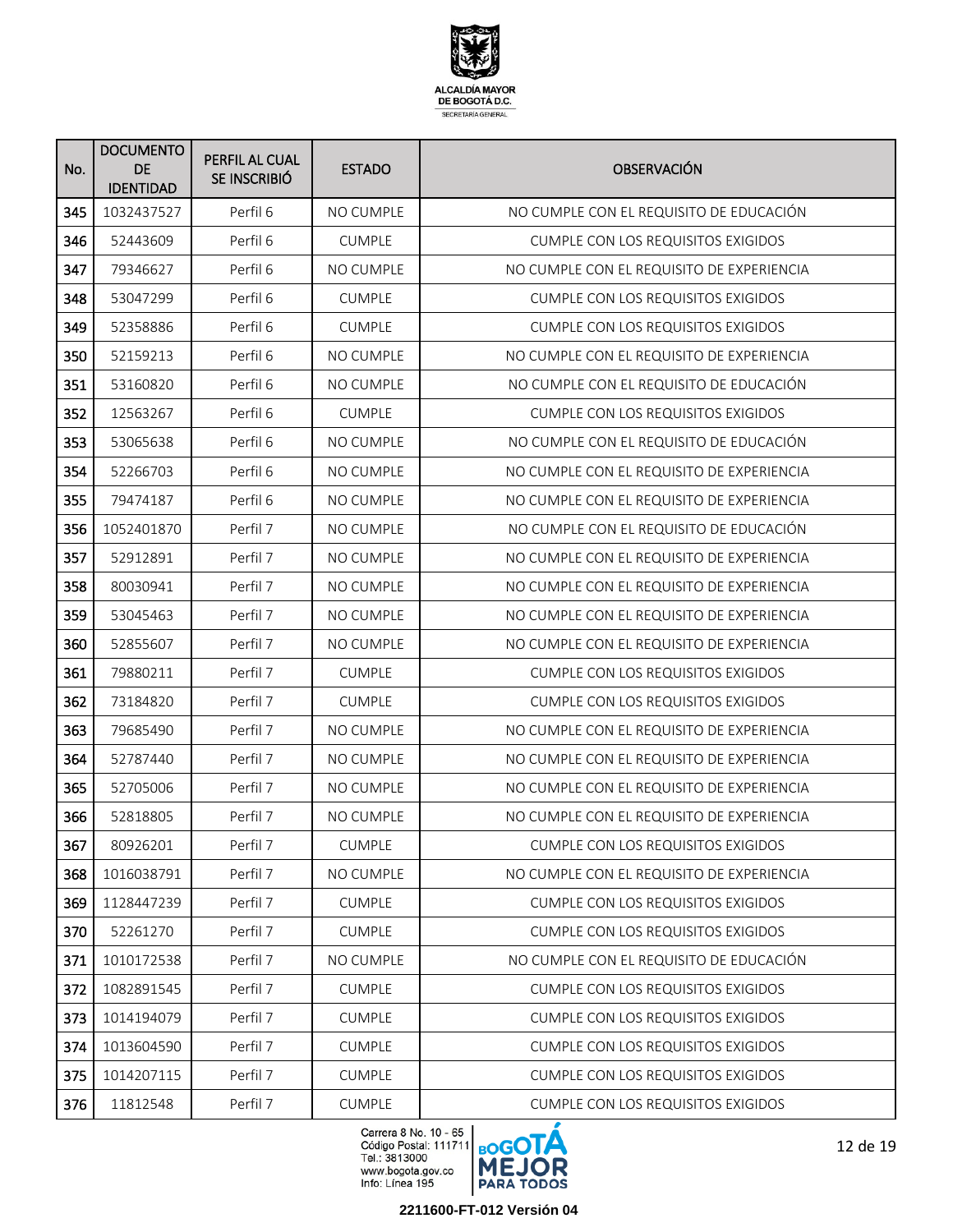

| No. | <b>DOCUMENTO</b><br><b>DE</b><br><b>IDENTIDAD</b> | PERFIL AL CUAL<br>SE INSCRIBIÓ | <b>ESTADO</b>    | <b>OBSERVACIÓN</b>                                  |
|-----|---------------------------------------------------|--------------------------------|------------------|-----------------------------------------------------|
| 377 | 1069717819                                        | Perfil 7                       | <b>NO CUMPLE</b> | NO CUMPLE CON EL REQUISITO DE EXPERIENCIA           |
| 378 | 35525948                                          | Perfil 7                       | <b>NO CUMPLE</b> | NO CUMPLE CON EL REQUISITO DE EXPERIENCIA           |
| 379 | 1085034984                                        | Perfil 7                       | <b>CUMPLE</b>    | <b>CUMPLE CON LOS REQUISITOS EXIGIDOS</b>           |
| 380 | 1030546193                                        | Perfil 7                       | NO CUMPLE        | NO CUMPLE CON EL REQUISITO DE EXPERIENCIA           |
| 381 | 1053773427                                        | Perfil 7                       | <b>CUMPLE</b>    | <b>CUMPLE CON LOS REQUISITOS EXIGIDOS</b>           |
| 382 | 1033752285                                        | Perfil 7                       | NO CUMPLE        | NO CUMPLE CON EL REQUISITO DE ESTUDIO Y EXPERIENCIA |
| 383 | 1121908129                                        | Perfil 7                       | NO CUMPLE        | NO CUMPLE CON EL REQUISITO DE EXPERIENCIA           |
| 384 | 52933418                                          | Perfil 7                       | <b>CUMPLE</b>    | <b>CUMPLE CON LOS REQUISITOS EXIGIDOS</b>           |
| 385 | 1020740782                                        | Perfil 7                       | <b>CUMPLE</b>    | <b>CUMPLE CON LOS REQUISITOS EXIGIDOS</b>           |
| 386 | 1018443671                                        | Perfil 7                       | <b>CUMPLE</b>    | <b>CUMPLE CON LOS REQUISITOS EXIGIDOS</b>           |
| 387 | 53044058                                          | Perfil 7                       | <b>NO CUMPLE</b> | NO CUMPLE CON EL REQUISITO DE EXPERIENCIA           |
| 388 | 1048848741                                        | Perfil 7                       | <b>CUMPLE</b>    | <b>CUMPLE CON LOS REQUISITOS EXIGIDOS</b>           |
| 389 | 1018451356                                        | Perfil 7                       | NO CUMPLE        | NO CUMPLE CON EL REQUISITO DE EXPERIENCIA           |
| 390 | 1136884731                                        | Perfil 7                       | <b>CUMPLE</b>    | <b>CUMPLE CON LOS REQUISITOS EXIGIDOS</b>           |
| 391 | 36304875                                          | Perfil 8                       | NO CUMPLE        | NO CUMPLE CON EL REQUISITO DE EXPERIENCIA           |
| 392 | 22518179                                          | Perfil 8                       | <b>CUMPLE</b>    | <b>CUMPLE CON LOS REQUISITOS EXIGIDOS</b>           |
| 393 | 53118706                                          | Perfil 8                       | NO CUMPLE        | NO CUMPLE CON EL REQUISITO DE EXPERIENCIA           |
| 394 | 51923853                                          | Perfil 8                       | <b>CUMPLE</b>    | <b>CUMPLE CON LOS REQUISITOS EXIGIDOS</b>           |
| 395 | 52031700                                          | Perfil 8                       | <b>CUMPLE</b>    | <b>CUMPLE CON LOS REQUISITOS EXIGIDOS</b>           |
| 396 | 1023945933                                        | Perfil 8                       | <b>NO CUMPLE</b> | NO CUMPLE CON EL REQUISITO DE EXPERIENCIA           |
| 397 | 53153690                                          | Perfil 8                       | <b>NO CUMPLE</b> | NO CUMPLE CON EL REQUISITO DE EXPERIENCIA           |
| 398 | 52955041                                          | Perfil 8                       | <b>CUMPLE</b>    | <b>CUMPLE CON LOS REQUISITOS EXIGIDOS</b>           |
| 399 | 51957498                                          | Perfil 8                       | NO CUMPLE        | NO CUMPLE CON EL REQUISITO DE EDUCACIÓN             |
| 400 | 1024559009                                        | Perfil 8                       | NO CUMPLE        | NO CUMPLE CON EL REQUISITO DE ESTUDIO Y EXPERIENCIA |
| 401 | 52762655                                          | Perfil 8                       | <b>CUMPLE</b>    | <b>CUMPLE CON LOS REQUISITOS EXIGIDOS</b>           |
| 402 | 52272546                                          | Perfil 8                       | <b>CUMPLE</b>    | <b>CUMPLE CON LOS REQUISITOS EXIGIDOS</b>           |
| 403 | 1010179633                                        | Perfil 8                       | NO CUMPLE        | NO CUMPLE CON EL REQUISITO DE EXPERIENCIA           |
| 404 | 51985526                                          | Perfil 8                       | NO CUMPLE        | NO CUMPLE CON EL REQUISITO DE EXPERIENCIA           |
| 405 | 79898936                                          | Perfil 8                       | <b>CUMPLE</b>    | CUMPLE CON LOS REQUISITOS EXIGIDOS                  |
| 406 | 52707482                                          | Perfil 8                       | <b>CUMPLE</b>    | <b>CUMPLE CON LOS REQUISITOS EXIGIDOS</b>           |
| 407 | 53014200                                          | Perfil 8                       | <b>CUMPLE</b>    | <b>CUMPLE CON LOS REQUISITOS EXIGIDOS</b>           |
| 408 | 53119268                                          | Perfil 8                       | <b>CUMPLE</b>    | <b>CUMPLE CON LOS REQUISITOS EXIGIDOS</b>           |

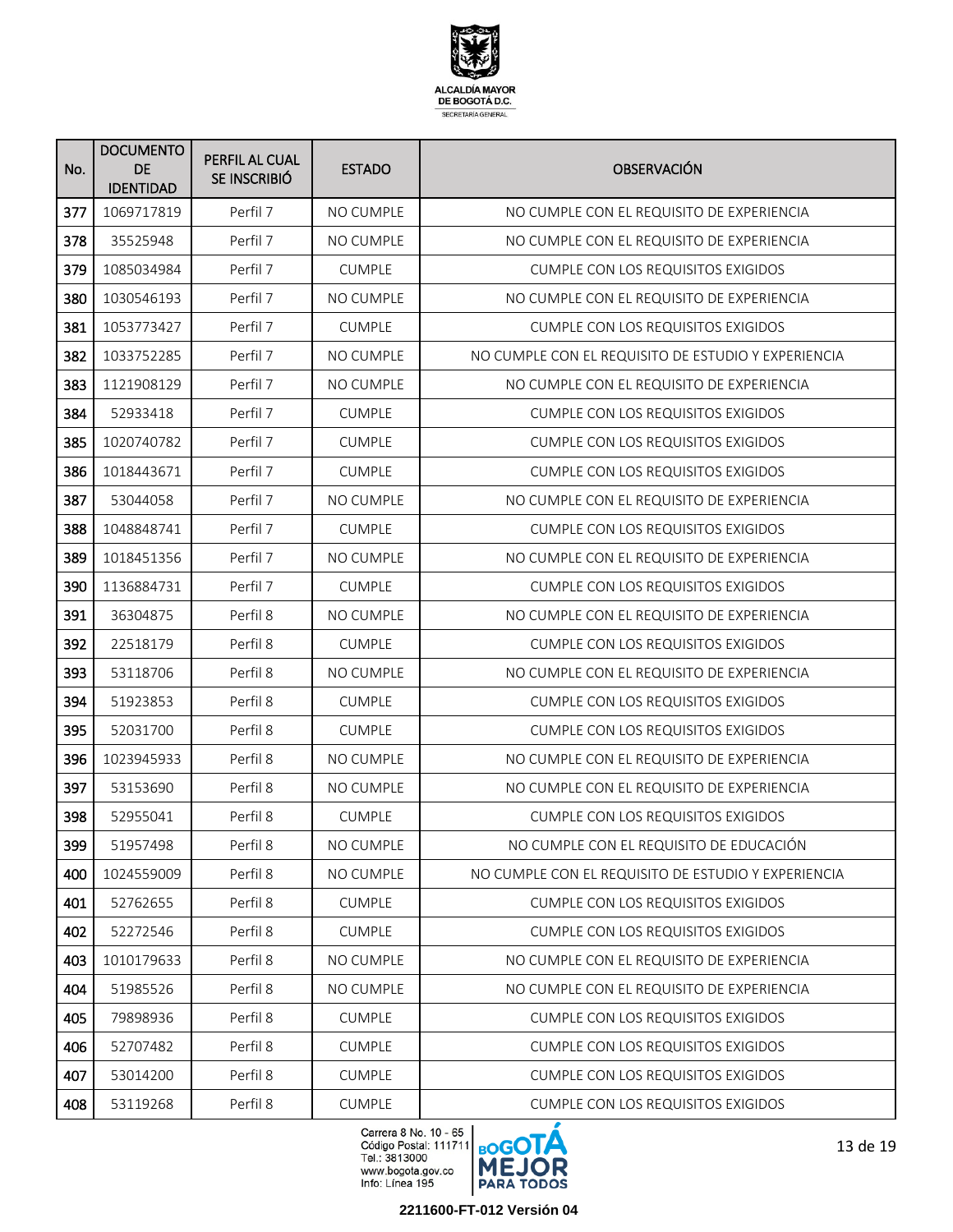

| No. | <b>DOCUMENTO</b><br><b>DE</b><br><b>IDENTIDAD</b> | PERFIL AL CUAL<br>SE INSCRIBIÓ | <b>ESTADO</b>    | <b>OBSERVACIÓN</b>                        |
|-----|---------------------------------------------------|--------------------------------|------------------|-------------------------------------------|
| 409 | 52322268                                          | Perfil 8                       | <b>CUMPLE</b>    | <b>CUMPLE CON LOS REQUISITOS EXIGIDOS</b> |
| 410 | 52025856                                          | Perfil 8                       | <b>NO CUMPLE</b> | NO CUMPLE CON EL REQUISITO DE EXPERIENCIA |
| 411 | 1014228639                                        | Perfil 8                       | <b>NO CUMPLE</b> | NO CUMPLE CON EL REQUISITO DE EXPERIENCIA |
| 412 | 11232438                                          | Perfil 8                       | NO CUMPLE        | NO CUMPLE CON EL REQUISITO DE EXPERIENCIA |
| 413 | 80738311                                          | Perfil 8                       | <b>CUMPLE</b>    | <b>CUMPLE CON LOS REQUISITOS EXIGIDOS</b> |
| 414 | 79049786                                          | Perfil 8                       | <b>CUMPLE</b>    | <b>CUMPLE CON LOS REQUISITOS EXIGIDOS</b> |
| 415 | 52963943                                          | Perfil 8                       | <b>CUMPLE</b>    | <b>CUMPLE CON LOS REQUISITOS EXIGIDOS</b> |
| 416 | 55065956                                          | Perfil 8                       | NO CUMPLE        | NO CUMPLE CON EL REQUISITO DE EXPERIENCIA |
| 417 | 52072206                                          | Perfil 8                       | <b>CUMPLE</b>    | <b>CUMPLE CON LOS REQUISITOS EXIGIDOS</b> |
| 418 | 52275205                                          | Perfil 8                       | <b>NO CUMPLE</b> | NO CUMPLE CON EL REQUISITO DE EXPERIENCIA |
| 419 | 52279205                                          | Perfil 8                       | <b>NO CUMPLE</b> | NO CUMPLE CON EL REQUISITO DE EXPERIENCIA |
| 420 | 55199871                                          | Perfil 8                       | NO CUMPLE        | NO CUMPLE CON EL REQUISITO DE EXPERIENCIA |
| 421 | 1059904039                                        | Perfil 8                       | <b>NO CUMPLE</b> | NO CUMPLE CON EL REQUISITO DE EXPERIENCIA |
| 422 | 39806272                                          | Perfil 8                       | NO CUMPLE        | NO CUMPLE CON EL REQUISITO DE EXPERIENCIA |
| 423 | 1015422155                                        | Perfil 8                       | NO CUMPLE        | NO CUMPLE CON EL REQUISITO DE EXPERIENCIA |
| 424 | 52523672                                          | Perfil 8                       | <b>CUMPLE</b>    | <b>CUMPLE CON LOS REQUISITOS EXIGIDOS</b> |
| 425 | 1020724578                                        | Perfil 8                       | NO CUMPLE        | NO CUMPLE CON EL REQUISITO DE EXPERIENCIA |
| 426 | 30235733                                          | Perfil 8                       | <b>CUMPLE</b>    | <b>CUMPLE CON LOS REQUISITOS EXIGIDOS</b> |
| 427 | 50938089                                          | Perfil 8                       | <b>CUMPLE</b>    | <b>CUMPLE CON LOS REQUISITOS EXIGIDOS</b> |
| 428 | 1015444923                                        | Perfil 8                       | NO CUMPLE        | NO CUMPLE CON EL REQUISITO DE EXPERIENCIA |
| 429 | 53063010                                          | Perfil 8                       | <b>CUMPLE</b>    | <b>CUMPLE CON LOS REQUISITOS EXIGIDOS</b> |
| 430 | 93368693                                          | Perfil 8                       | <b>CUMPLE</b>    | <b>CUMPLE CON LOS REQUISITOS EXIGIDOS</b> |
| 431 | 1014192535                                        | Perfil 8                       | NO CUMPLE        | NO CUMPLE CON EL REQUISITO DE EXPERIENCIA |
| 432 | 80193329                                          | Perfil 8                       | <b>CUMPLE</b>    | CUMPLE CON LOS REQUISITOS EXIGIDOS        |
| 433 | 52494585                                          | Perfil 8                       | NO CUMPLE        | NO CUMPLE CON EL REQUISITO DE EXPERIENCIA |
| 434 | 52502706                                          | Perfil 8                       | NO CUMPLE        | NO CUMPLE CON EL REQUISITO DE EXPERIENCIA |
| 435 | 4403758                                           | Perfil 8                       | <b>CUMPLE</b>    | <b>CUMPLE CON LOS REQUISITOS EXIGIDOS</b> |
| 436 | 52707248                                          | Perfil 8                       | NO CUMPLE        | NO CUMPLE CON EL REQUISITO DE EXPERIENCIA |
| 437 | 52216701                                          | Perfil 8                       | NO CUMPLE        | NO CUMPLE CON EL REQUISITO DE EXPERIENCIA |
| 438 | 1032421604                                        | Perfil 8                       | <b>CUMPLE</b>    | <b>CUMPLE CON LOS REQUISITOS EXIGIDOS</b> |
| 439 | 1020725952                                        | Perfil 8                       | <b>CUMPLE</b>    | <b>CUMPLE CON LOS REQUISITOS EXIGIDOS</b> |
| 440 | 1121841058                                        | Perfil 8                       | NO CUMPLE        | NO CUMPLE CON EL REQUISITO DE EDUCACIÓN   |

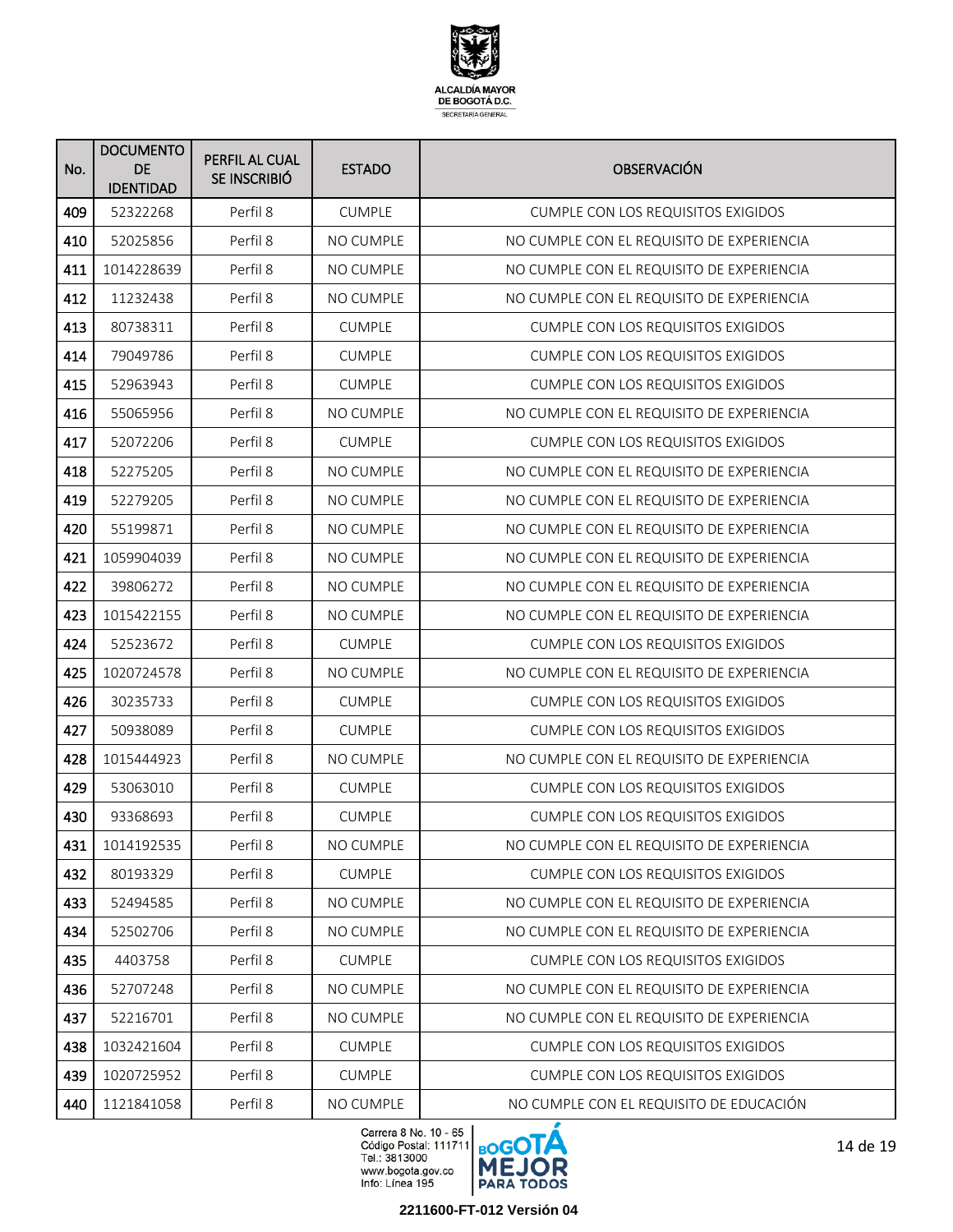

| No. | <b>DOCUMENTO</b><br><b>DE</b><br><b>IDENTIDAD</b> | PERFIL AL CUAL<br>SE INSCRIBIÓ | <b>ESTADO</b>    | <b>OBSERVACIÓN</b>                                  |
|-----|---------------------------------------------------|--------------------------------|------------------|-----------------------------------------------------|
| 441 | 80041830                                          | Perfil 8                       | <b>NO CUMPLE</b> | NO CUMPLE CON EL REQUISITO DE EXPERIENCIA           |
| 442 | 52257230                                          | Perfil 8                       | <b>CUMPLE</b>    | <b>CUMPLE CON LOS REQUISITOS EXIGIDOS</b>           |
| 443 | 52459772                                          | Perfil 8                       | <b>CUMPLE</b>    | <b>CUMPLE CON LOS REQUISITOS EXIGIDOS</b>           |
| 444 | 52071107                                          | Perfil 8                       | <b>CUMPLE</b>    | <b>CUMPLE CON LOS REQUISITOS EXIGIDOS</b>           |
| 445 | 53071568                                          | Perfil 8                       | <b>CUMPLE</b>    | <b>CUMPLE CON LOS REQUISITOS EXIGIDOS</b>           |
| 446 | 39797076                                          | Perfil 8                       | NO CUMPLE        | NO CUMPLE CON EL REQUISITO DE EXPERIENCIA           |
| 447 | 1022953092                                        | Perfil 9                       | <b>CUMPLE</b>    | <b>CUMPLE CON LOS REQUISITOS EXIGIDOS</b>           |
| 448 | 52501144                                          | Perfil 9                       | <b>NO CUMPLE</b> | NO CUMPLE CON EL REQUISITO DE EDUCACIÓN             |
| 449 | 52703700                                          | Perfil 9                       | <b>CUMPLE</b>    | <b>CUMPLE CON LOS REQUISITOS EXIGIDOS</b>           |
| 450 | 80206487                                          | Perfil 9                       | <b>NO CUMPLE</b> | NO CUMPLE CON EL REQUISITO DE EDUCACIÓN             |
| 451 | 1016011604                                        | Perfil 9                       | <b>CUMPLE</b>    | <b>CUMPLE CON LOS REQUISITOS EXIGIDOS</b>           |
| 452 | 1015415683                                        | Perfil 9                       | <b>CUMPLE</b>    | <b>CUMPLE CON LOS REQUISITOS EXIGIDOS</b>           |
| 453 | 1032420884                                        | Perfil 9                       | <b>CUMPLE</b>    | <b>CUMPLE CON LOS REQUISITOS EXIGIDOS</b>           |
| 454 | 80721717                                          | Perfil 9                       | <b>NO CUMPLE</b> | NO CUMPLE CON EL REQUISITO DE EDUCACIÓN             |
| 455 | 80128000                                          | Perfil 9                       | <b>NO CUMPLE</b> | NO CUMPLE CON EL REQUISITO DE ESTUDIO Y EXPERIENCIA |
| 456 | 80137603                                          | Perfil 9                       | <b>NO CUMPLE</b> | NO CUMPLE CON EL REQUISITO DE EDUCACIÓN             |
| 457 | 1130643487                                        | Perfil 9                       | NO CUMPLE        | NO CUMPLE CON EL REQUISITO DE EDUCACIÓN             |
| 458 | 80246066                                          | Perfil 9                       | <b>CUMPLE</b>    | <b>CUMPLE CON LOS REQUISITOS EXIGIDOS</b>           |
| 459 | 80166008                                          | Perfil 9                       | <b>NO CUMPLE</b> | NO CUMPLE CON EL REQUISITO DE EDUCACIÓN             |
| 460 | 80070247                                          | Perfil 9                       | NO CUMPLE        | NO CUMPLE CON EL REQUISITO DE EDUCACIÓN             |
| 461 | 1026573436                                        | Perfil 9                       | <b>CUMPLE</b>    | <b>CUMPLE CON LOS REQUISITOS EXIGIDOS</b>           |
| 462 | 51675573                                          | Perfil 9                       | NO CUMPLE        | NO CUMPLE CON EL REQUISITO DE EDUCACIÓN             |
| 463 | 52276861                                          | Perfil 9                       | NO CUMPLE        | NO CUMPLE CON EL REQUISITO DE EDUCACIÓN             |
| 464 | 66681735                                          | Perfil 9                       | NO CUMPLE        | NO CUMPLE CON EL REQUISITO DE EDUCACIÓN             |
| 465 | 1023882016                                        | Perfil 9                       | NO CUMPLE        | NO CUMPLE CON EL REQUISITO DE EDUCACIÓN             |
| 466 | 1030583860                                        | Perfil 9                       | <b>CUMPLE</b>    | <b>CUMPLE CON LOS REQUISITOS EXIGIDOS</b>           |
| 467 | 1022384441                                        | Perfil 9                       | NO CUMPLE        | NO CUMPLE CON EL REQUISITO DE EXPERIENCIA           |
| 468 | 52587356                                          | Perfil 9                       | <b>CUMPLE</b>    | <b>CUMPLE CON LOS REQUISITOS EXIGIDOS</b>           |
| 469 | 1014190655                                        | Perfil 9                       | <b>CUMPLE</b>    | CUMPLE CON LOS REQUISITOS EXIGIDOS                  |
| 470 | 52999819                                          | Perfil 9                       | <b>CUMPLE</b>    | <b>CUMPLE CON LOS REQUISITOS EXIGIDOS</b>           |
| 471 | 52030695                                          | Perfil 9                       | <b>CUMPLE</b>    | <b>CUMPLE CON LOS REQUISITOS EXIGIDOS</b>           |
| 472 | 80731942                                          | Perfil 9                       | NO CUMPLE        | NO CUMPLE CON EL REQUISITO DE EDUCACIÓN             |

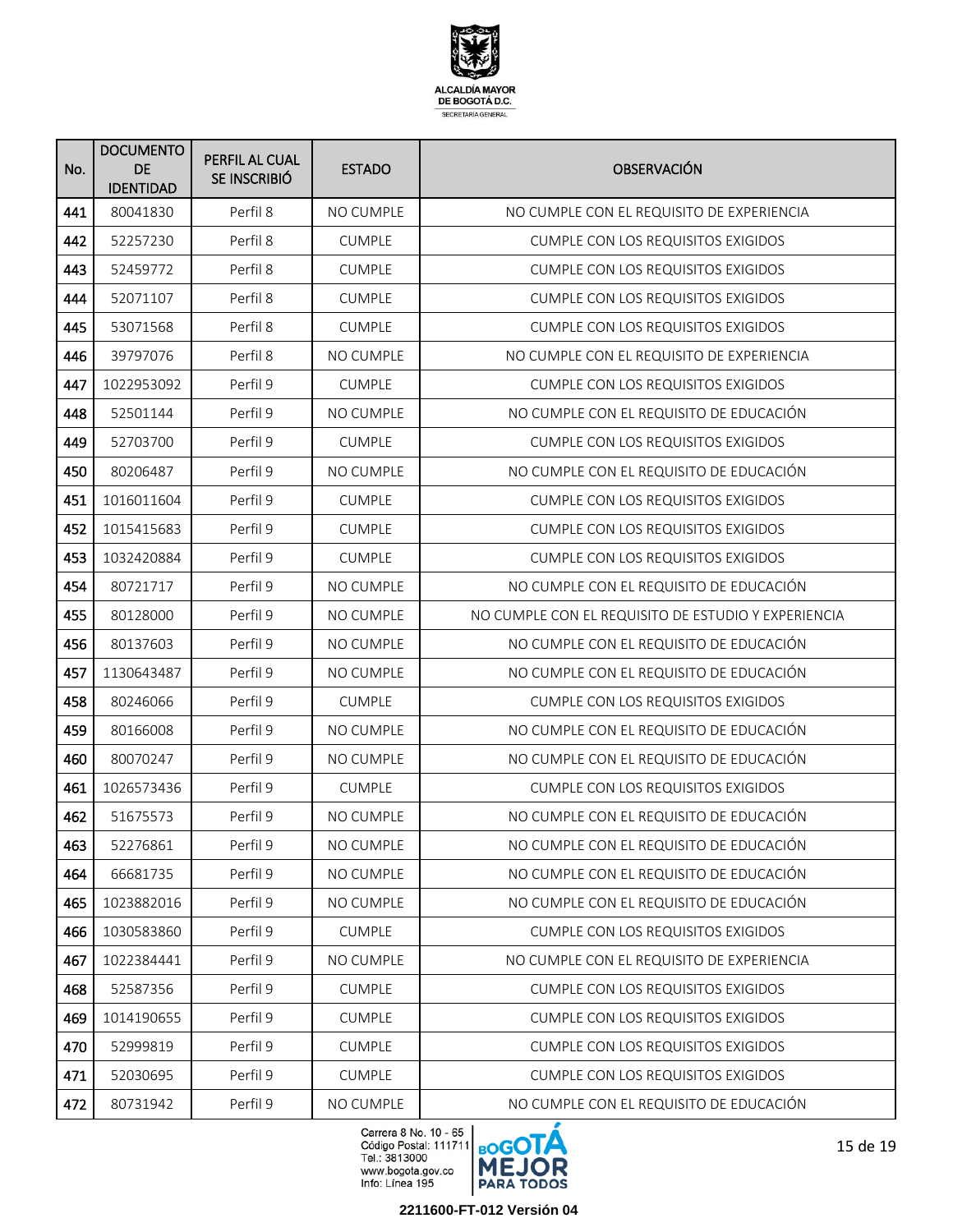

| No. | <b>DOCUMENTO</b><br><b>DE</b><br><b>IDENTIDAD</b> | PERFIL AL CUAL<br>SE INSCRIBIÓ | <b>ESTADO</b>    | <b>OBSERVACIÓN</b>                        |
|-----|---------------------------------------------------|--------------------------------|------------------|-------------------------------------------|
| 473 | 52538049                                          | Perfil 9                       | NO CUMPLE        | NO CUMPLE CON EL REQUISITO DE EXPERIENCIA |
| 474 | 1018441709                                        | Perfil 9                       | <b>CUMPLE</b>    | <b>CUMPLE CON LOS REQUISITOS EXIGIDOS</b> |
| 475 | 51842833                                          | Perfil 9                       | NO CUMPLE        | NO CUMPLE CON EL REQUISITO DE EDUCACIÓN   |
| 476 | 53047270                                          | Perfil 9                       | NO CUMPLE        | NO CUMPLE CON EL REQUISITO DE EDUCACIÓN   |
| 477 | 80257008                                          | Perfil 9                       | NO CUMPLE        | NO CUMPLE CON EL REQUISITO DE EDUCACIÓN   |
| 478 | 52366978                                          | Perfil 9                       | NO CUMPLE        | NO CUMPLE CON EL REQUISITO DE EDUCACIÓN   |
| 479 | 80177732                                          | Perfil 9                       | <b>NO CUMPLE</b> | NO CUMPLE CON EL REQUISITO DE EDUCACIÓN   |
| 480 | 1013583651                                        | Perfil 9                       | <b>CUMPLE</b>    | <b>CUMPLE CON LOS REQUISITOS EXIGIDOS</b> |
| 481 | 65585068                                          | Perfil 9                       | <b>NO CUMPLE</b> | NO CUMPLE CON EL REQUISITO DE EDUCACIÓN   |
| 482 | 52187734                                          | Perfil 9                       | <b>CUMPLE</b>    | <b>CUMPLE CON LOS REQUISITOS EXIGIDOS</b> |
| 483 | 1012397392                                        | Perfil 9                       | <b>CUMPLE</b>    | <b>CUMPLE CON LOS REQUISITOS EXIGIDOS</b> |
| 484 | 1031144554                                        | Perfil 9                       | <b>CUMPLE</b>    | <b>CUMPLE CON LOS REQUISITOS EXIGIDOS</b> |
| 485 | 53103668                                          | Perfil 9                       | NO CUMPLE        | NO CUMPLE REQUISITO DE EXPERIENCIA        |
| 486 | 80904744                                          | Perfil 9                       | <b>CUMPLE</b>    | <b>CUMPLE CON LOS REQUISITOS EXIGIDOS</b> |
| 487 | 1010205548                                        | Perfil 9                       | NO CUMPLE        | NO CUMPLE REQUISITO DE EDUCACIÓN          |
| 488 | 1015415440                                        | Perfil 9                       | <b>CUMPLE</b>    | <b>CUMPLE CON LOS REQUISITOS EXIGIDOS</b> |
| 489 | 1032423466                                        | Perfil 9                       | NO CUMPLE        | NO CUMPLE REQUISITO DE EDUCACIÓN          |
| 490 | 1016026484                                        | Perfil 9                       | <b>CUMPLE</b>    | <b>CUMPLE CON LOS REQUISITOS EXIGIDOS</b> |
| 491 | 1023926733                                        | Perfil 9                       | <b>CUMPLE</b>    | <b>CUMPLE CON LOS REQUISITOS EXIGIDOS</b> |
| 492 | 52226881                                          | Perfil 9                       | NO CUMPLE        | NO CUMPLE REQUISITO DE EDUCACIÓN          |
| 493 | 1018434799                                        | Perfil 9                       | <b>CUMPLE</b>    | <b>CUMPLE CON LOS REQUISITOS EXIGIDOS</b> |
| 494 | 65737496                                          | Perfil 9                       | <b>CUMPLE</b>    | <b>CUMPLE CON LOS REQUISITOS EXIGIDOS</b> |
| 495 | 19339509                                          | Perfil 9                       | NO CUMPLE        | NO CUMPLE REQUISITO DE EDUCACIÓN          |
| 496 | 1031147599                                        | Perfil 9                       | <b>CUMPLE</b>    | CUMPLE CON LOS REQUISITOS EXIGIDOS        |
| 497 | 1012348738                                        | Perfil 9                       | <b>CUMPLE</b>    | CUMPLE CON LOS REQUISITOS EXIGIDOS        |
| 498 | 1130649424                                        | Perfil 9                       | <b>CUMPLE</b>    | CUMPLE CON LOS REQUISITOS EXIGIDOS        |
| 499 | 1014253974                                        | Perfil 9                       | NO CUMPLE        | NO CUMPLE REQUISITO DE EDUCACIÓN          |
| 500 | 1016054070                                        | Perfil 9                       | <b>CUMPLE</b>    | <b>CUMPLE CON LOS REQUISITOS EXIGIDOS</b> |
| 501 | 80157335                                          | Perfil 9                       | <b>CUMPLE</b>    | CUMPLE CON LOS REQUISITOS EXIGIDOS        |
| 502 | 54259652                                          | Perfil 9                       | NO CUMPLE        | NO CUMPLE REQUISITO DE EDUCACIÓN          |
| 503 | 1022964206                                        | Perfil 9                       | <b>CUMPLE</b>    | <b>CUMPLE CON LOS REQUISITOS EXIGIDOS</b> |
| 504 | 1018466973                                        | Perfil 9                       | <b>CUMPLE</b>    | <b>CUMPLE CON LOS REQUISITOS EXIGIDOS</b> |

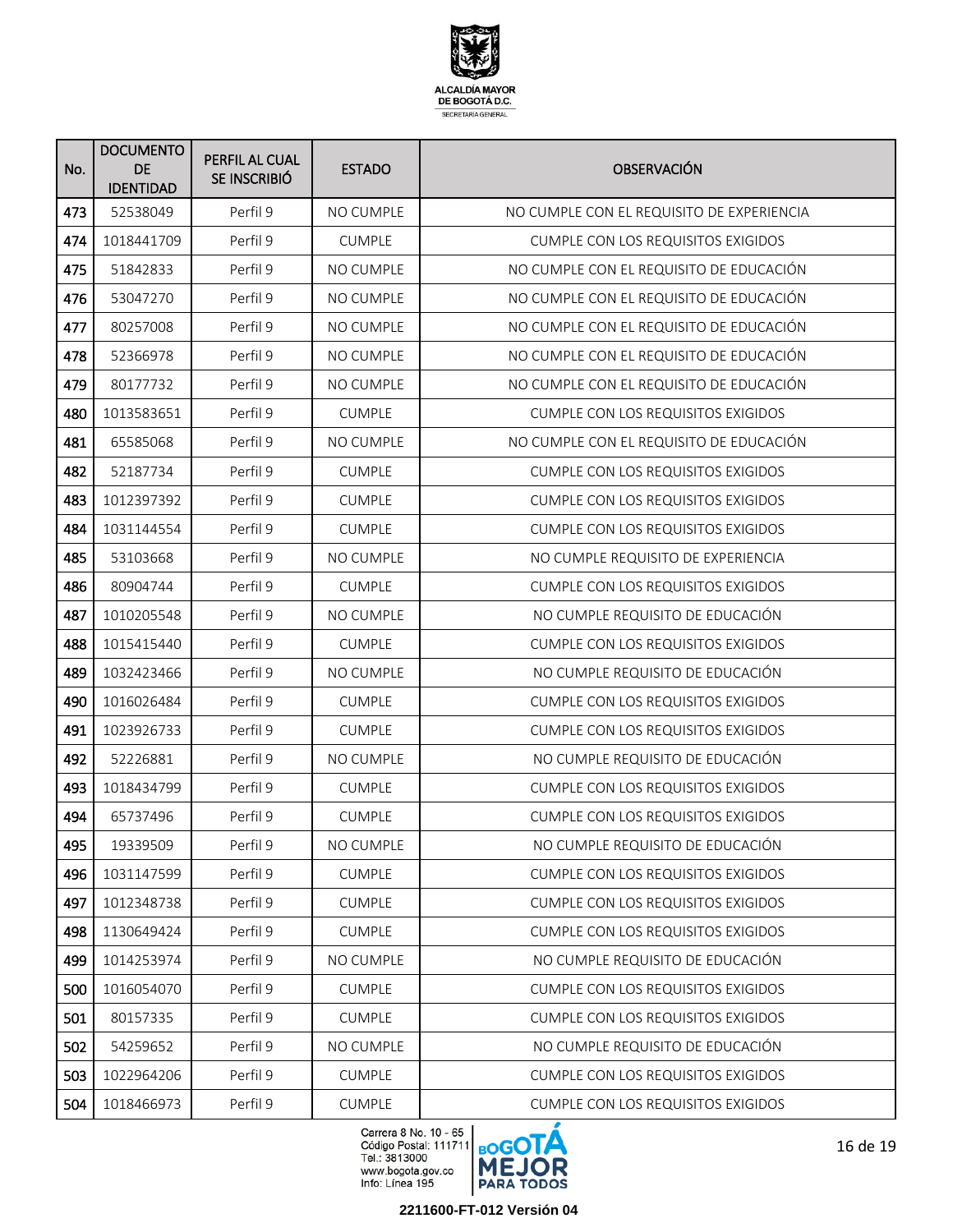

| No. | <b>DOCUMENTO</b><br>DE<br><b>IDENTIDAD</b> | PERFIL AL CUAL<br>SE INSCRIBIÓ | <b>ESTADO</b>    | <b>OBSERVACIÓN</b>                        |
|-----|--------------------------------------------|--------------------------------|------------------|-------------------------------------------|
| 505 | 20768018                                   | Perfil 9                       | NO CUMPLE        | NO CUMPLE REQUISITO DE EDUCACIÓN          |
| 506 | 1010179712                                 | Perfil 9                       | <b>CUMPLE</b>    | <b>CUMPLE CON LOS REQUISITOS EXIGIDOS</b> |
| 507 | 1026290034                                 | Perfil 9                       | NO CUMPLE        | NO CUMPLE REQUISITO DE EXPERIENCIA        |
| 508 | 1032365524                                 | Perfil 9                       | <b>CUMPLE</b>    | <b>CUMPLE CON LOS REQUISITOS EXIGIDOS</b> |
| 509 | 1023900001                                 | Perfil 9                       | NO CUMPLE        | NO CUMPLE CON EL REQUISITO DE EDUCACIÓN   |
| 510 | 1013603235                                 | Perfil 9                       | <b>CUMPLE</b>    | <b>CUMPLE CON LOS REQUISITOS EXIGIDOS</b> |
| 511 | 1019105411                                 | Perfil 9                       | NO CUMPLE        | NO CUMPLE CON EL REQUISITO DE EDUCACIÓN   |
| 512 | 1032405756                                 | Perfil 9                       | NO CUMPLE        | NO CUMPLE CON EL REQUISITO DE EXPERIENCIA |
| 513 | 1022407504                                 | Perfil 9                       | <b>NO CUMPLE</b> | NO CUMPLE CON EL REQUISITO DE EXPERIENCIA |
| 514 | 52011015                                   | Perfil 9                       | <b>NO CUMPLE</b> | NO CUMPLE CON EL REQUISITO DE EDUCACIÓN   |
| 515 | 1032411476                                 | Perfil 9                       | NO CUMPLE        | NO CUMPLE CON EL REQUISITO DE EDUCACIÓN   |
| 516 | 52712683                                   | Perfil 9                       | <b>CUMPLE</b>    | <b>CUMPLE CON LOS REQUISITOS EXIGIDOS</b> |
| 517 | 80115809                                   | Perfil 9                       | NO CUMPLE        | NO CUMPLE CON EL REQUISITO DE EDUCACIÓN   |
| 518 | 51916034                                   | Perfil 9                       | <b>NO CUMPLE</b> | NO CUMPLE CON EL REQUISITO DE EDUCACIÓN   |
| 519 | 80118030                                   | Perfil 9                       | <b>NO CUMPLE</b> | NO CUMPLE CON EL REQUISITO DE EDUCACIÓN   |
| 520 | 24720673                                   | Perfil 9                       | NO CUMPLE        | NO CUMPLE CON EL REQUISITO DE EDUCACIÓN   |
| 521 | 1022927096                                 | Perfil 9                       | <b>CUMPLE</b>    | <b>CUMPLE CON LOS REQUISITOS EXIGIDOS</b> |
| 522 | 1095927954                                 | Perfil 9                       | <b>CUMPLE</b>    | <b>CUMPLE CON LOS REQUISITOS EXIGIDOS</b> |
| 523 | 53129962                                   | Perfil 9                       | NO CUMPLE        | NO CUMPLE CON EL REQUISITO DE EXPERIENCIA |
| 524 | 1022933166                                 | Perfil 9                       | NO CUMPLE        | NO CUMPLE CON EL REQUISITO DE EDUCACIÓN   |
| 525 | 1018433876                                 | Perfil 9                       | NO CUMPLE        | NO CUMPLE CON EL REQUISITO DE EDUCACIÓN   |
| 526 | 52448939                                   | Perfil 9                       | NO CUMPLE        | NO CUMPLE CON EL REQUISITO DE EDUCACIÓN   |
| 527 | 79349957                                   | Perfil 9                       | NO CUMPLE        | NO CUMPLE CON EL REQUISITO DE EDUCACIÓN   |
| 528 | 1032451792                                 | Perfil 9                       | NO CUMPLE        | NO CUMPLE CON EL REQUISITO DE EDUCACIÓN   |
| 529 | 53153075                                   | Perfil 9                       | NO CUMPLE        | NO CUMPLE CON EL REQUISITO DE EDUCACIÓN   |
| 530 | 1014253867                                 | Perfil 9                       | NO CUMPLE        | NO CUMPLE CON EL REQUISITO DE EXPERIENCIA |
| 531 | 11258579                                   | Perfil 9                       | <b>CUMPLE</b>    | <b>CUMPLE CON LOS REQUISITOS EXIGIDOS</b> |
| 532 | 1022370104                                 | Perfil 9                       | NO CUMPLE        | NO CUMPLE CON EL REQUISITO DE EDUCACIÓN   |
| 533 | 80773977                                   | Perfil 9                       | NO CUMPLE        | NO CUMPLE CON EL REQUISITO DE EDUCACIÓN   |
| 534 | 1019077377                                 | Perfil 9                       | NO CUMPLE        | NO CUMPLE CON EL REQUISITO DE EDUCACIÓN   |
| 535 | 1014187196                                 | Perfil 9                       | NO CUMPLE        | NO CUMPLE CON EL REQUISITO DE EDUCACIÓN   |
| 536 | 49788377                                   | Perfil 9                       | <b>CUMPLE</b>    | <b>CUMPLE CON LOS REQUISITOS EXIGIDOS</b> |

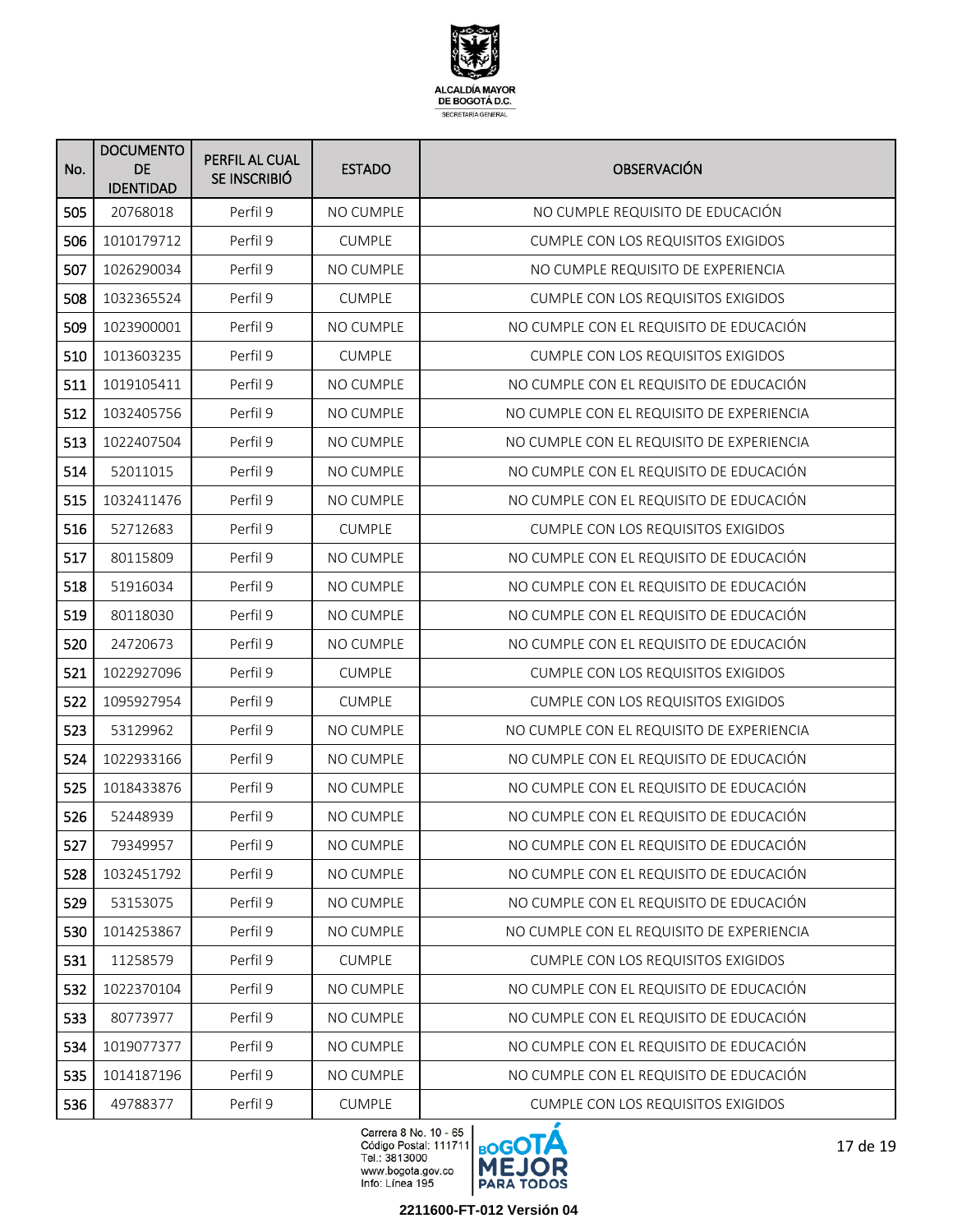

| No. | <b>DOCUMENTO</b><br><b>DE</b><br><b>IDENTIDAD</b> | PERFIL AL CUAL<br>SE INSCRIBIÓ | <b>ESTADO</b>                   | <b>OBSERVACIÓN</b>                                  |
|-----|---------------------------------------------------|--------------------------------|---------------------------------|-----------------------------------------------------|
| 537 | 52890571                                          | Perfil 9                       | NO CUMPLE                       | NO CUMPLE CON EL REQUISITO DE EDUCACIÓN             |
| 538 | 1030591320                                        | Perfil 9                       | <b>CUMPLE</b>                   | <b>CUMPLE CON LOS REQUISITOS EXIGIDOS</b>           |
| 539 | 80791395                                          | Perfil 9                       | NO CUMPLE                       | NO CUMPLE CON EL REQUISITO DE EDUCACIÓN             |
| 540 | 80894279                                          | Perfil 9                       | <b>CUMPLE</b>                   | <b>CUMPLE CON LOS REQUISITOS EXIGIDOS</b>           |
| 541 | 52494660                                          | Perfil 9                       | <b>NO CUMPLE</b>                | NO CUMPLE CON EL REQUISITO DE EDUCACIÓN             |
| 542 | 80798618                                          | Perfil 9                       | <b>NO CUMPLE</b>                | NO CUMPLE CON EL REQUISITO DE EDUCACIÓN             |
| 543 | 1096215975                                        | Perfil 9                       | <b>NO CUMPLE</b>                | NO CUMPLE CON EL REQUISITO DE EDUCACIÓN             |
| 544 | 80216062                                          | Perfil 9                       | NO CUMPLE                       | NO CUMPLE CON EL REQUISITO DE EDUCACIÓN             |
| 545 | 1015420263                                        | Perfil 9                       | <b>CUMPLE</b>                   | <b>CUMPLE CON LOS REQUISITOS EXIGIDOS</b>           |
| 546 | 1030625747                                        | Perfil 9                       | <b>NO CUMPLE</b>                | NO CUMPLE CON EL REQUISITO DE EXPERIENCIA           |
| 547 | 1016027870                                        | Perfil 9                       | <b>CUMPLE</b>                   | <b>CUMPLE CON LOS REQUISITOS EXIGIDOS</b>           |
| 548 | 1014228008                                        | Perfil 9                       | <b>NO CUMPLE</b>                | NO CUMPLE CON EL REQUISITO DE EXPERIENCIA           |
| 549 | 1014230068                                        | Perfil 9                       | <b>NO CUMPLE</b>                | NO CUMPLE CON EL REQUISITO DE EDUCACIÓN             |
| 550 | 80830361                                          | Perfil 9                       | <b>NO CUMPLE</b>                | NO CUMPLE CON EL REQUISITO DE ESTUDIO Y EXPERIENCIA |
| 551 | 1020731681                                        | Perfil 9                       | <b>NO CUMPLE</b>                | NO CUMPLE CON EL REQUISITO DE ESTUDIO Y EXPERIENCIA |
| 552 | 1023931682                                        | Perfil 9                       | <b>NO CUMPLE</b>                | NO CUMPLE CON EL REQUISITO DE EDUCACIÓN             |
| 553 | 79732830                                          | Perfil 9                       | <b>CUMPLE</b>                   | <b>CUMPLE CON LOS REQUISITOS EXIGIDOS</b>           |
| 554 | 1018436494                                        | Perfil 9                       | NO CUMPLE                       | NO CUMPLE CON EL REQUISITO DE ESTUDIO Y EXPERIENCIA |
| 555 | 1031149326                                        | Perfil 9                       | <b>NO CUMPLE</b>                | NO CUMPLE CON EL REQUISITO DE EDUCACIÓN             |
| 556 | 1031151473                                        | Perfil 9                       | NO CUMPLE                       | NO CUMPLE CON EL REQUISITO DE EDUCACIÓN             |
| 557 | 1019055325                                        | Perfil 9                       | NO CUMPLE                       | NO CUMPLE CON EL REQUISITO DE EDUCACIÓN             |
| 558 | 80060244                                          | Perfil 9                       | <b>CUMPLE</b>                   | <b>CUMPLE CON LOS REQUISITOS EXIGIDOS</b>           |
| 559 | 80264604                                          | Perfil 9                       | NO CUMPLE                       | NO CUMPLE CON EL REQUISITO DE ESTUDIO Y EXPERIENCIA |
| 560 | 1022379389                                        | Perfil 9                       | <b>CUMPLE</b>                   | CUMPLE CON LOS REQUISITOS EXIGIDOS                  |
| 561 | 1010182071                                        | Perfil 9                       | NO CUMPLE                       | NO CUMPLE CON EL REQUISITO DE ESTUDIO Y EXPERIENCIA |
| 562 | 1020783263                                        | Perfil 9                       | <b>CUMPLE</b>                   | <b>CUMPLE CON LOS REQUISITOS EXIGIDOS</b>           |
| 563 | 52983962                                          | Perfil 9                       | <b>CUMPLE</b>                   | CUMPLE CON LOS REQUISITOS EXIGIDOS                  |
| 564 | 1012386987                                        | Perfil 9                       | NO CUMPLE                       | NO CUMPLE CON EL REQUISITO DE EDUCACIÓN             |
| 565 | 1032387693                                        | Perfil 9                       | NO CUMPLE                       | NO CUMPLE CON EL REQUISITO DE EDUCACIÓN             |
| 566 | 80096079                                          | Perfil 9                       | <b>CUMPLE</b>                   | <b>CUMPLE CON LOS REQUISITOS EXIGIDOS</b>           |
| 567 | 1076621448                                        | Perfil 10                      | NO CUMPLE                       | NO CUMPLE CON EL REQUISITO DE EDUCACIÓN             |
| 568 | 52732521                                          | Perfil 10                      | NO CUMPLE<br>Corrors 8 No 10.65 | NO CUMPLE CON EL REQUISITO DE EDUCACIÓN             |